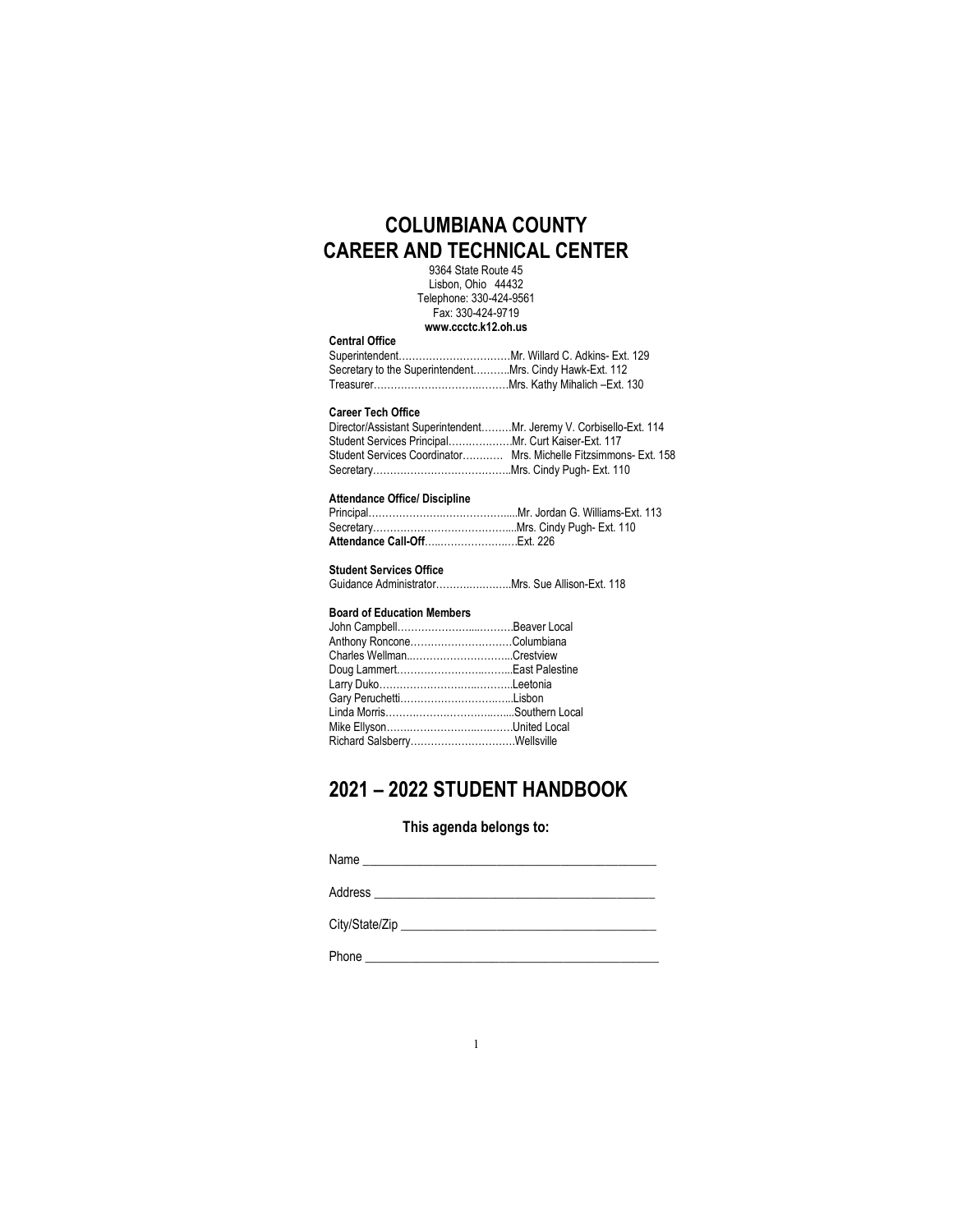# TABLE OF CONTENTS

| Absence                              | 10    |
|--------------------------------------|-------|
| Academic Integrity                   | 12    |
| After School Detention               | 6     |
| After School Hours                   | 26    |
| Anti-Hazing                          | 21    |
| Appropriate Dress                    | 17    |
| Attendance                           | 7     |
| Bell Schedule                        | 5     |
| <b>Books</b>                         | 27    |
| Bullying                             | 20    |
| Calendar                             | 4     |
| Career Path Certificate Requirements | 12    |
| Career Tech. Education/Civil Rights  | 29    |
| Career Tech. Industry Credentials    | 13    |
| Career Tech. Student Organizations   | 27    |
| Civil Rights Complaint Procedure     | 29    |
| Cyberbullying                        | 21    |
|                                      | 15    |
| Damage of Property                   | 14    |
| Dangerous Weapons/Instruments        |       |
| Disciplinary Actions                 | 14-28 |
| Disruption of School                 | 14    |
| Eighteen-Year Old Status             | 28    |
| <b>Electronic Devices</b>            | 23    |
| Electronic Surveillance              | 5,6   |
| <b>Emergency Class Removal</b>       | 7     |
| <b>Emergency Drills</b>              | 25    |
| <b>Equal Education Opportunity</b>   | 29    |
| <b>External Suspension</b>           | 7     |
| Falsification of Signatures          | 22    |
| Family Vacations                     | 10    |
| Fighting                             | 14    |
| Fire Drill                           | 25    |
| Frightening, Degrading               | 14    |
| Gambling                             | 17    |
| <b>Grading Policy</b>                | 11    |
| <b>Graduation Requirements</b>       | 13    |
| Harassment                           | 20    |
| Harassment Reporting                 | 22    |
| House Bill 410 (Attendance)          | 8,10  |
| Insubordination                      | 14    |
| Leaving School                       | 11    |
| Lockers & Personal Property          | 26    |
| Look-Alike Drugs                     | 16    |
| Lunch Conduct                        | 18    |
| Medications                          | 26    |
| <b>Military Service</b>              | 30    |
| Miscellaneous                        | 25    |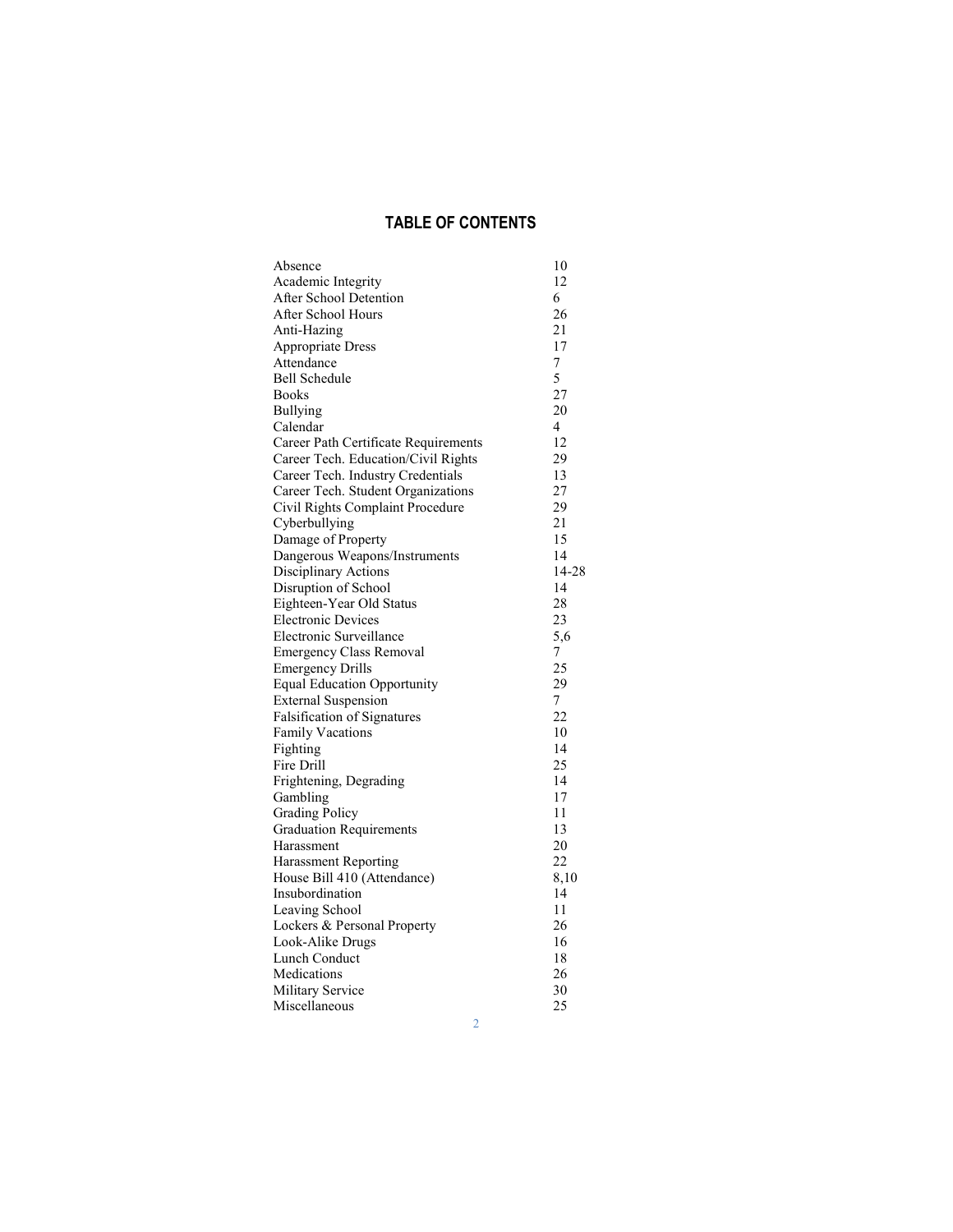| <b>Mission Statement</b>                | 5     |
|-----------------------------------------|-------|
| Narcotics, Drugs                        | 16    |
| National Technical Honor Society        | 27    |
| Nondiscrimination Clause                | 33    |
| Objectionable Materials                 | 15    |
| <b>Open Containers</b>                  | 22    |
| Operation of Motor Vehicle/Motorcycle   | 18    |
| Partner School Information              | 27    |
| Profanity & Obscenity                   | 15    |
| Public Display of Affection             | 20    |
| <b>Rights of Parents/Students</b>       | 27    |
| Rules/Definitions/Disciplinary Action   | 14    |
| Safe School                             | 5     |
| Saturday School                         | 7     |
| <b>School Closings</b>                  | 23    |
| <b>School Dance/Activities</b>          | 23    |
| School Day                              | 11    |
| Senior Capstone                         | 12    |
| Skip Days                               | 11    |
| Sleeping in Class                       | 11    |
| <b>Student Drivers</b>                  | 18    |
| <b>Student Organizations</b>            | 27    |
| <b>Student Records</b>                  | 30    |
| Student Rights                          | 30    |
| <b>Student Schedule Changes</b>         | 26    |
| <b>Student Code of Conduct</b>          | 6,7   |
| <b>Student Services</b>                 | 26    |
| Student Use of Internet/Electronic Mail | 24    |
| Tardy to School                         | 10    |
| Theft                                   | 15    |
| Tobacco & Paraphernalia                 | 16    |
| Tornado/Civil Drill                     | 25    |
| Transportation                          | 5     |
| Truancy                                 | 9,14  |
| Unauthorized Area                       | 24    |
| <b>Unexcused Tardy</b>                  | 10,14 |
| <b>Unexcused Absence</b>                | 10,14 |
| Vacations                               | 10    |
| Visitors                                | 28    |
| Work Based Learning                     | 12    |
| Zero Tolerance                          | 14    |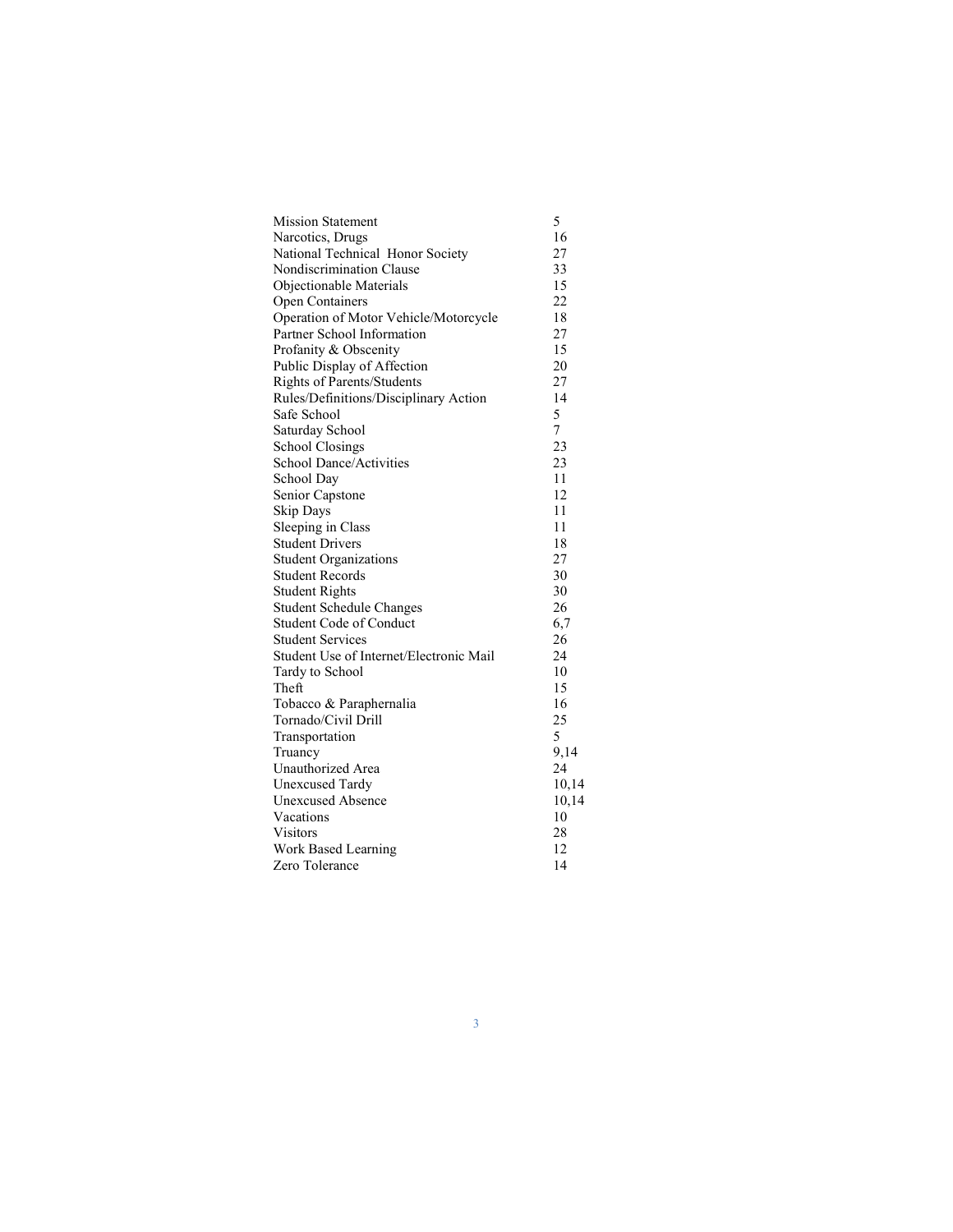# Columbiana County Career and Technical Center

#### Tentative School Calendar 2021-2022

| November 24 - November 29  No School, Thanksgiving Break  |  |
|-----------------------------------------------------------|--|
| December 22 - January 2 No School, Christmas/Winter Break |  |
|                                                           |  |
|                                                           |  |
|                                                           |  |
|                                                           |  |
|                                                           |  |
|                                                           |  |
|                                                           |  |
|                                                           |  |
|                                                           |  |
| May 2 - May 6 Senior Capstone Presentations               |  |
|                                                           |  |
|                                                           |  |
|                                                           |  |
|                                                           |  |
|                                                           |  |

The Board, as one of its lawful duties, reserves the right to modify this calendar to whatever extent necessary, when and if, emergencies arise. If emergency days are in excess of the statutorily provided and approved calamity days, and make-up days are required, such days shall be added to the end of the school year.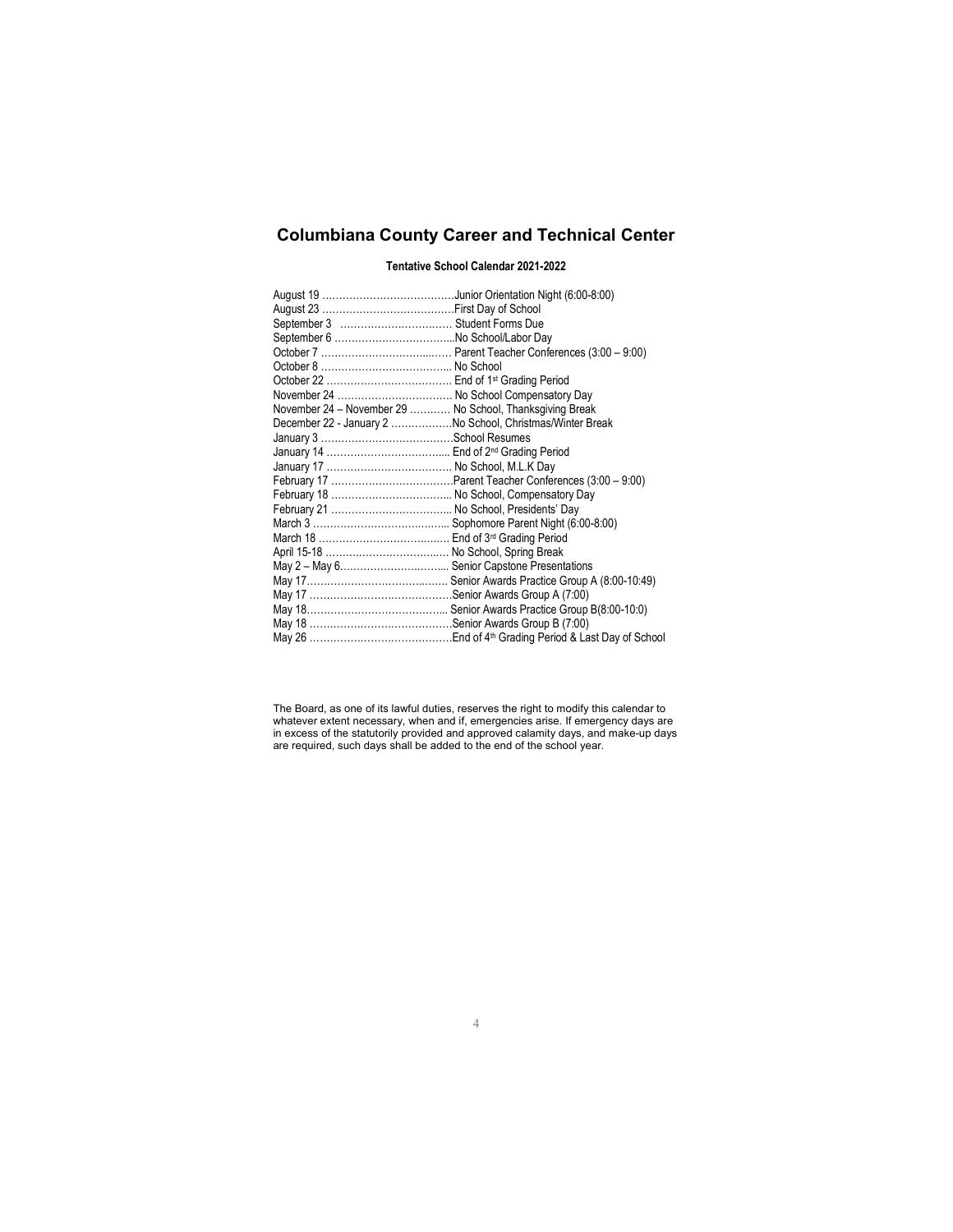#### **TRANSPORTATION**

Dates may occur when the CCCTC is in attendance but partner schools are not (ie. Spring Break). Partner schools will provide transportation from pick up points (ie. High School). It is the responsibility of the student/parent to be at the pickup points or provide their own transportation as all students are required to follow the CCCTC school calendar.

|                       | <b>BELL SCHEDULE</b> |
|-----------------------|----------------------|
| <b>Breakfast</b>      | 7:40-7:48            |
| <b>Tardy Bell</b>     | 7:50                 |
| 1 <sup>st</sup> Block | 7:50-9:19            |
| 2 <sup>nd</sup> Block | 9:19-10:49           |
| 3rd Block             | 10:49-12:45          |
| Level 2 Lunch         | 10:49-11:19          |
| Level 1 Lunch         | 12:15-12:45          |
| <b>Block</b><br>4th   | 12:47-2:10           |

## COLUMBIANA COUNTY CAREER AND TECHNICAL CENTER

The staff and faculty of the Columbiana County Career and Technical Center are happy to welcome you to what we hope will be a new and satisfying experience for you. As a student you are encouraged to use your abilities to develop skills and to learn all that you can in your selected courses. You are also encouraged to participate in your youth club and the other extra-curricular activities which are offered to balance your education and prepare you for the future. While we have a student conduct code established for the welfare of the student body, we believe strongly in a self-discipline concept for all students. We want your school year to be a happy and memorable one, and we will do our best to create a positive atmosphere.

### MISSION STATEMENT

The mission of the Columbiana County Career and Technical Center is to prepare youth and adults to make informed career choices and to successfully enter, compete and advance in a changing work world. This mission will be achieved through a concerted effort of both the education and business communities working together to offer education, training, and support.

#### SAFE SCHOOL

In order to maintain a sense of security the Columbiana County Career and Technical Center is offering a confidential Safe School Help Line. Students and parents are encouraged to call 330-965-2873 to report such things as: bullying, violence, theft, drug and/or alcohol abuse, harassment, and weapons.

## ELECTRONIC SURVEILLANCE

The Columbiana County Career and Technical Center maintains digital surveillance of public areas in and around the facilities virtually 24 hours a day 365 days a year. The CCCTC will, in all ways, act in compliance with all federal and state privacy which generally provide:

- 1. use to detect and deter criminal offenses which occur in view of the equipment;
- 2. use for inquiries and proceedings related to suspected violations of the Student Code of Conduct:
- 3. use for research such as the nature of area usage, traffic patterns or evaluation of particular electronic surveillance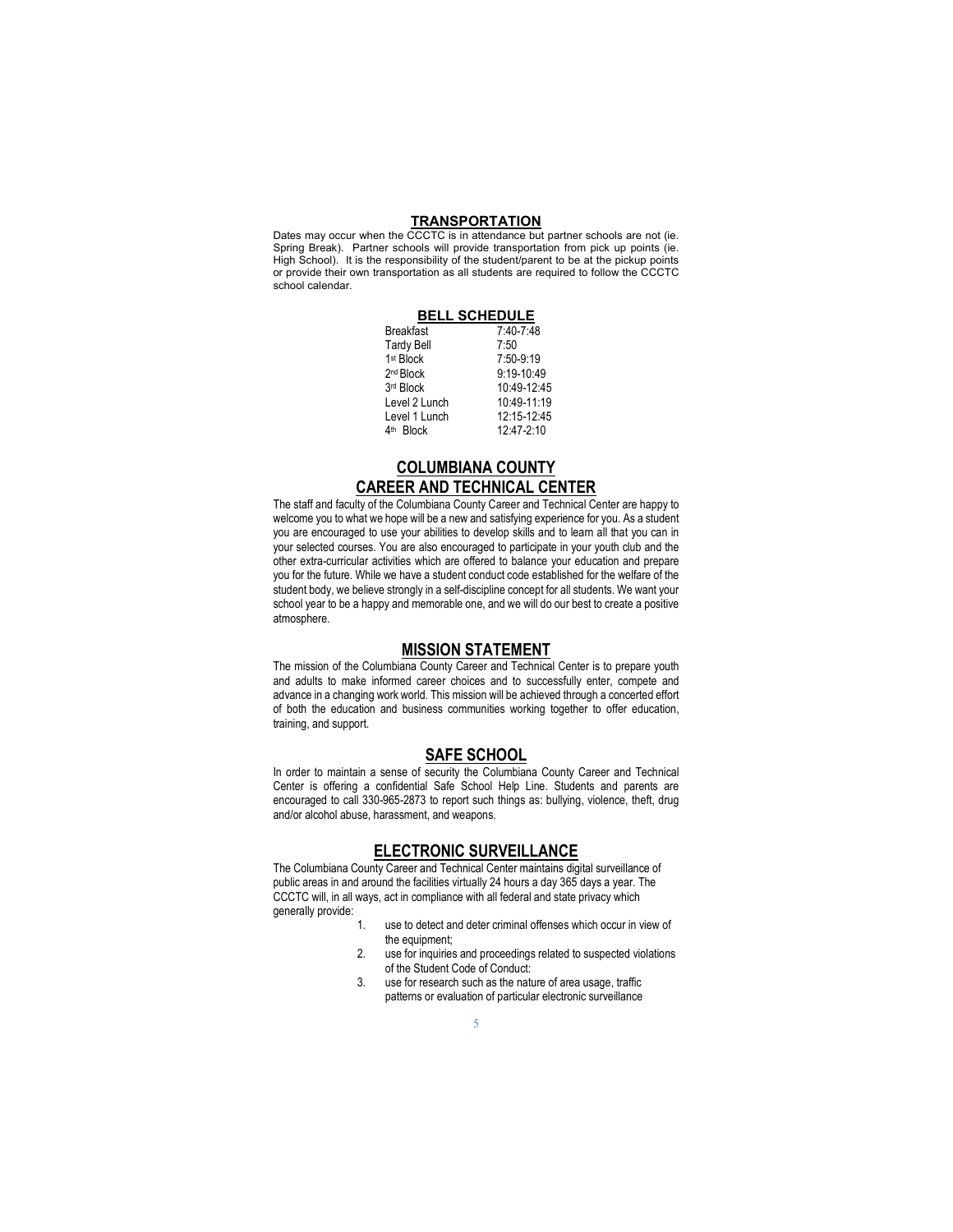- systems;
- 4. use in accordance or compliance with any court order or governmental agency directive.

Questions about electronic surveillance should be directed to the principal. Students are reminded to take a proactive approach concerning all possessions and belongings as surveillance equipment will not be used to attempt to recover lost, stolen or misplaced items.

## STUDENT CODE OF CONDUCT

House Bill 421 requires every board of education to adopt a student code on or before September 1, 1976, covering suspension, expulsion, and removal and the types of misconduct for which a student may be suspended, expelled, removed, or administered corporal punishment. A copy of the code must be posted in a central location and made available to students upon request. No pupil may be suspended, expelled, or removed except in accordance with this code. Our Student Code of Conduct has been established for the welfare of the entire student body. At Columbiana County Career and Technical Center, we believe very strongly in the concept of self-discipline. Our philosophy is that, without effective discipline, there is little or no opportunity for a learning situation. We define discipline as control to the point where an atmosphere of learning is established and maintained.

We believe each student has a responsibility to his fellow students and teachers that he will exercise self-control to avoid interfering with the educational opportunity within his classroom group and within the school in general. We further believe each student has the right to participate in a learning experience in an orderly and controlled classroom and he can expect to enjoy this right without disruption by any other class member. Rules are made in schools, as they are in society, to maintain order. If a student violates a rule, that student must assume the responsibility for his actions. Discipline will be administered to the student as necessitated by the nature and seriousness of the offense. Students who repeatedly fail to follow rules and regulations as listed in the student discipline code will be considered as "unruly" and cited into court under the "unruly child" section of the law. In order for discipline to be effective, it is essential that teachers, parents, students, and administrators work together. Following is a list of possible disciplinary actions which may be placed in effect against any student who does not comply with the board approved student discipline code: A. Conference with teacher or administrator.

- B. Mediation
- C. After-School Detention and written notification.
	- 1. After-school detention assignments will be two hours in length and held every Wednesday from 2:30 to 4:30 P.M.
	- 2. Students assigned to detention are expected to bring paper, pencil, and work assignments.
	- 3. Students assigned to detention should report directly to the cafeteria at the end of the school day. Students arriving after 2:30 will receive no credit for serving detention. Failure to follow directions from the detention supervisor will result in further disciplinary action.
	- 4. Students will be given 24-hour notification of any after-school detention. Because students receive detention as a result of their poor behavior, the school will not be responsible for transportation after regular school hours. All after school detention will be assigned by the Principal. Failure to serve the assigned detention may result in further disciplinary action which may include suspension.
- D. Saturday School and written notification.

Saturday School will be a disciplinary action given in certain situations where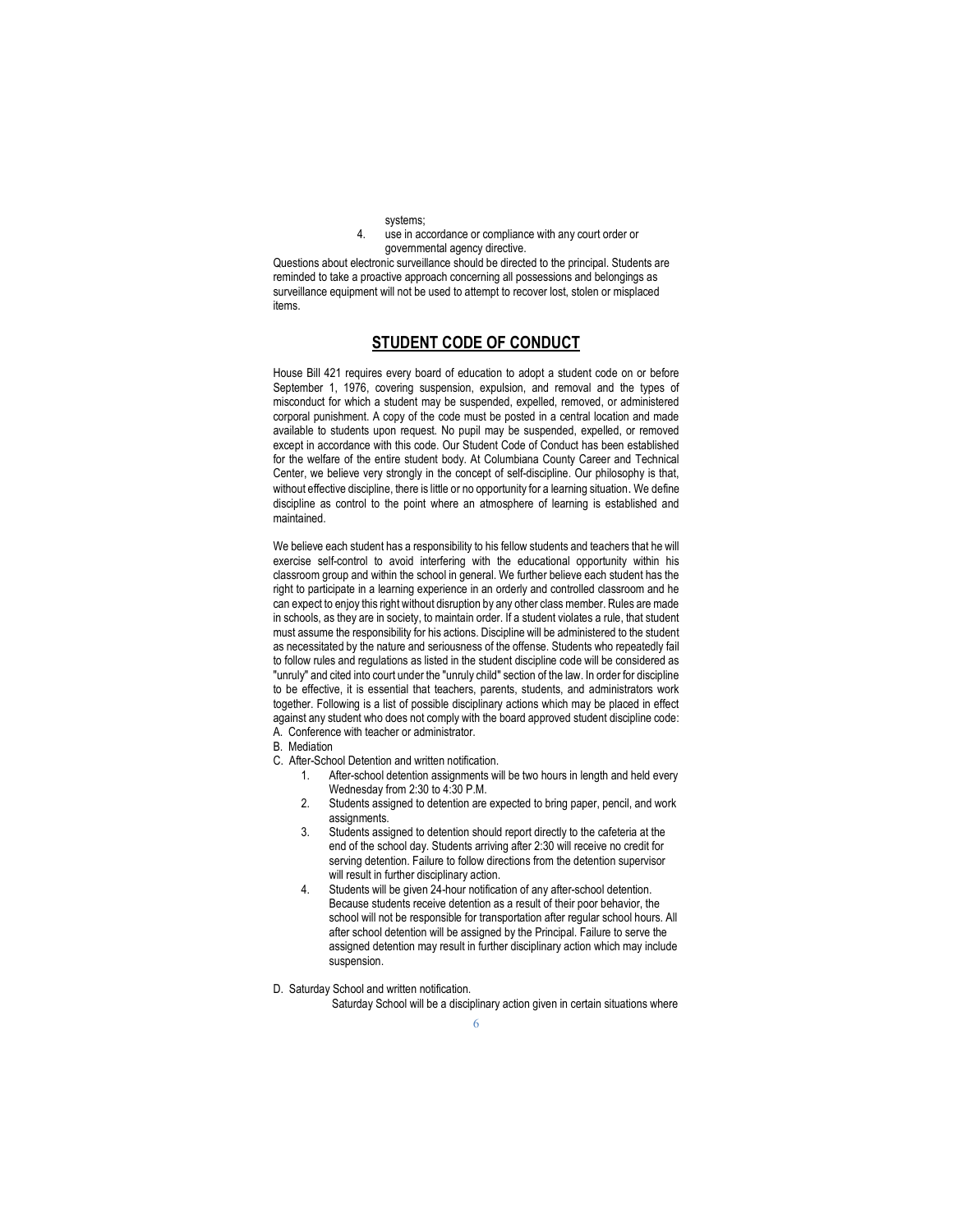a student does not comply with the board approved student code of conduct. The student will be required to report to the high school cafeteria from 8:00 A.M. to 12:00 P.M. on the date(s) assigned. Students will use the time as directed by the Saturday School supervisor. Being late to or failure to attend an assigned Saturday School may result in further disciplinary action including suspension. Late to Saturday School will result in the student being sent home and further discipline, including possible suspension. Students are responsible for finding their own transportation to and from Saturday School. Students are to wear normal school attire when assigned to Saturday School and bring sufficient work and paper and pencil.

F. External Suspension, phone call to parents, written notification, and possible parent conference.

> External Suspension is given in certain situations where a student does not comply with the Board approved student Code of Conduct. The student will be removed from school and not allowed to return to school for between (1- 10 days). The CCCTC will honor any suspension or expulsion from other county schools, Ohio schools or out of state schools. CCCTC reserves the right to allow student to make up work and grant credit got completed work on a case by case basis in accordance to Ohio Revised Code.

- G. Court action.
- H. Expulsion (up to 80 days with loss of all credit)
- I. Restitution for stolen or damaged property.
- J. Loss of privileges (i.e., driving car, bus transportation, extra-curricular activities, etc.).
- K. Confiscation of materials.
- L. Emergency removal.

Removal from class for disciplinary action is a serious matter. Administrators may remove a student from class for the remainder of the current school day or period if that student's continued presence represents a disruption to the class. Students dismissed are to report immediately to the Principal's office with an appropriate explanation by the teacher to follow. Emergency class removal is indicative of a break in the normal expected education of a student thus representing more serious discipline implications in terms of student code of conduct.

Discipline will be administered according to the seriousness of the specific situation and according to the number of repeated offenses committed by the student.

# **ATTENDANCE**

#### **ABSENCES**

In order to allow for more effective school work, the following regulations in regard to absence and make-up work have been adopted. Parents should call 330-424-9561 ext 226, to report student absences. This will eliminate the parent/guardian from receiving a phone message informing them of the student's absence on that day. However, state law requires a written note or doctor's excuse for the absence to be considered excused. Half-day students should ask attendance personnel to make a copy their excuse since the CCCTC and the home school both require written notes/doctors' excuses. Students who become ill at school must see the school nurse before they can call a parent/guardian to pick them up and for their absence to be considered excused. Students absent from school for the following reasons will receive excused absences when they bring a note to school written by the parent stating the date and reason for absence:

- (1) personal illness
- (2) death of a relative
- (3) quarantine
- (4) observance of a religious holiday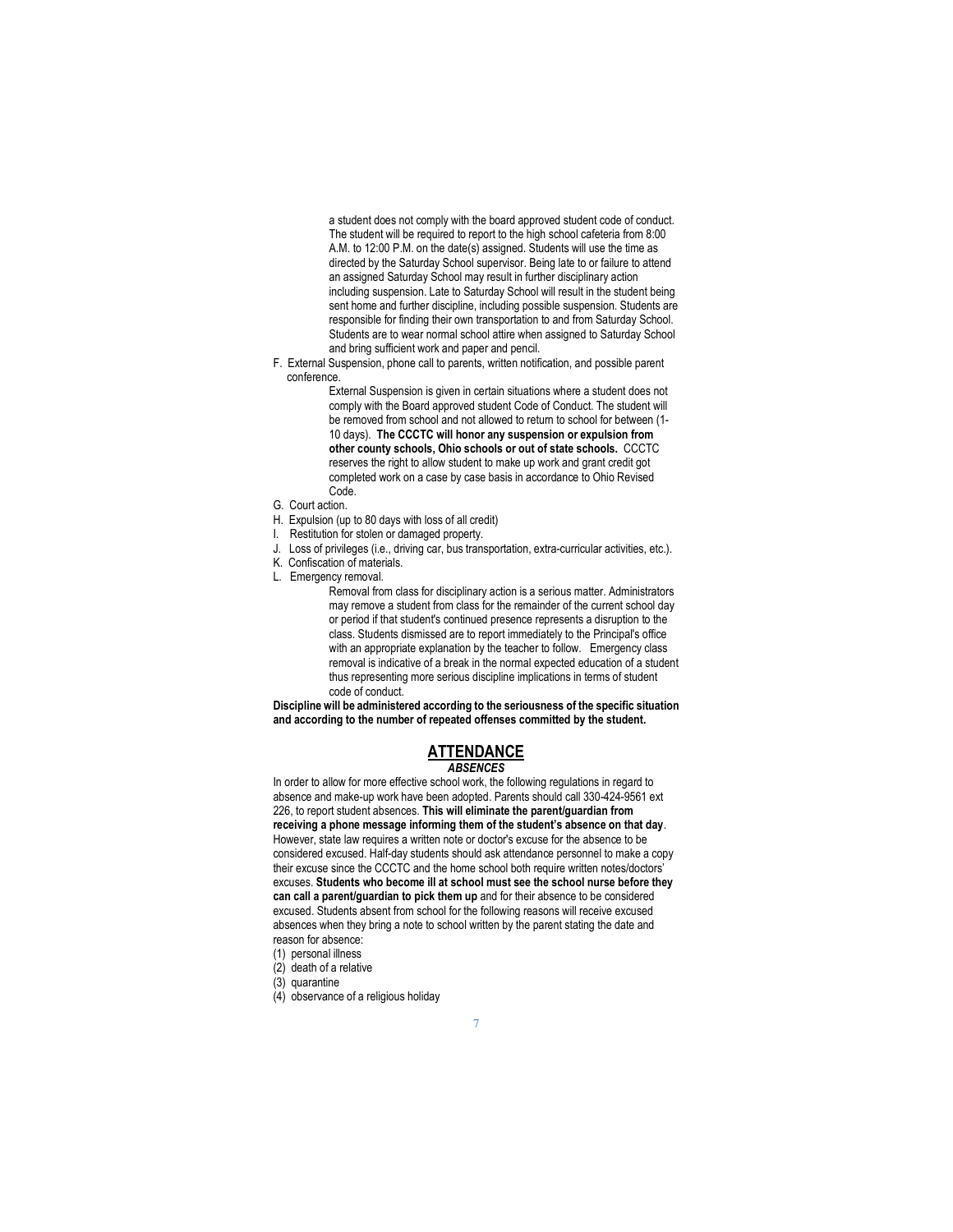(5) court

(6) College visit (Proper Documents must be filled out)

Students excused for early release from school will be honored for the following reasons: (1) medical and dental appointments

- (2) death of a relative
- (3) religious holiday
- 
- (4) partner school activities

In case of other emergencies, parents must call the school for permission.

#### If a student is absent for three (3) or more consecutive days, he/she must present a

doctor's excuse upon return to the school. According to Ohio State Law, "NEEDED AT HOME" is not an excusable absence unless the set of circumstances deem it to be judged as a sufficient cause by school authorities. Any questionable excuses should be presented to the Principal prior to the absences. Students will not be given an excused absence for hunting due to the state mandate on attendance. Unexcused absences will result in loss of credit for all work missed while the student was absent. Student participation in classroom work must be considered in the evaluation of any student during any grading period.

#### HOUSE BILL 410

To support academic success for all students, the district will partner with students and their families to identify and reduce barriers to regular school attendance. The district will utilize a continuum of strategies to reduce student absence including, but not limited to:

• Notification of student absence to the parent or guardian;

• Development and implementation of an absence intervention plan, which may include supportive services for students and families;

- Counseling;
- Parent education and parenting programs;
- Mediation;
- Attendance Restitution;
- Intervention programs available through juvenile authorities; and
- Referral for truancy, if applicable.

#### HABITUALLY TRUANT

The following is the definition of "habitually truant," as defined by law:

• Absent 30 or more consecutive hours (equivalent to approximately 5 days) without a legitimate excuse;

• Absent 42 or more hours (equivalent to approximately 7 days) in one school month without a legitimate excuse; or

• Absent 72 or more hours (equivalent to approximately 12 days) in one school year without a legitimate excuse.

Students deemed "habitually truant" in any of these circumstances will be turned into their building Absence Intervention Team (AIT). The AIT will contact the parent regarding the date and time of a meeting set by the team that the parent is required to attend. Failure to attend may result in the school district contacting Children's Services.

During this meeting, the AIT will develop an absence intervention plan (AIP). The school's AIT will monitor and evaluate the intervention plan during implementation. Failure to follow and meet the plan requirements will result in the district filing an official complaint with the Columbiana County Juvenile Court.

#### EXCESSIVE ABSENCES

House Bill 410 also defined "excessively absent" as the following: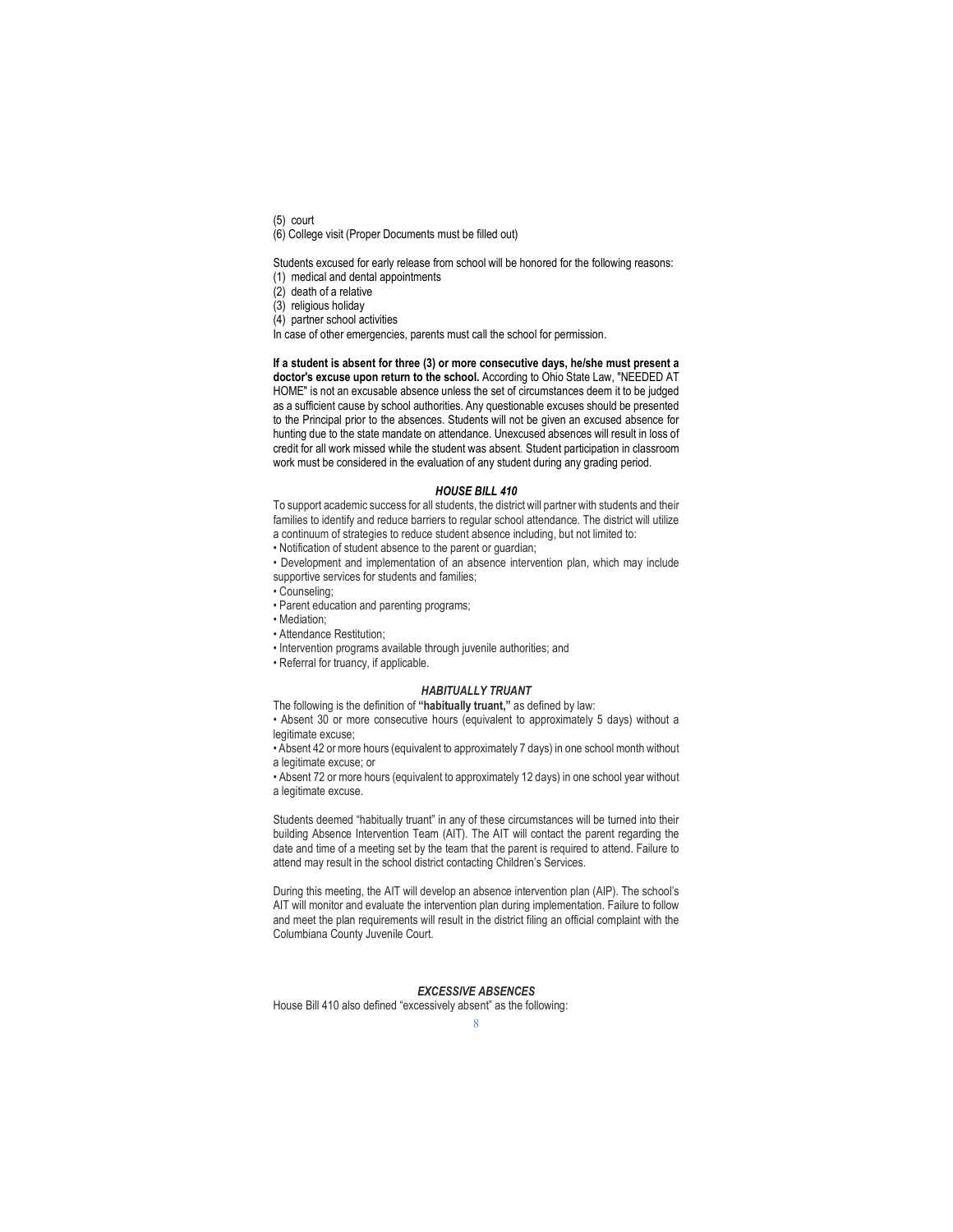• Absent 38 or more hours (equivalent to approximately 6 days) in one school month with or without a legitimate excuse; or

• Absent 65 or more hours (equivalent to approximately 10.5 days) in one school year with or without a legitimate excuse.

Students deemed "excessively absent" in either of these circumstances will be sent a letter from the school district notifying them of excessive absences. No further action will need to be taken at that time If absences continue to occur students will need to follow the districts policies on excessive absences and may impact your enrollment at the CCCTC. The student and Family may be required to use community resources as appropriate.

#### CHRONIC ABSENTEEISM

Ohio defines chronic absenteeism as missing 10 percent or more of the school year for any reason. A child who is not in school is a child missing out on his or her education. Students who fall in this category may be required to complete restitution to make up their hours.

#### 18 YEARS OLD

For students who are 18 years or older, the student will receive the same notifications and be required to go through the same process and or face disciplinary action. Any 18-yearold student failing to comply with the 18-year-old contract may be withdrawn to their home school.

#### ABSENT STUDENT RETURNING TO SCHOOL

Students must present their planner to the attendance office upon arrival the day following each absence. Written parental excuses must contain the reason and date(s) of absence to receive an admission slip. Students must bring in their written excuse within two days of the absence. In the event of a question, the Principal will determine if the absence is excused or unexcused.

Students who will be absent for an extended period of time should make arrangements through the Student Services Office to pick up assignments for their classes. Please allow 24 hours for all assignments to be gathered. Students having an excused absence will be provided an opportunity to make up work missed equal to the number of days of school missed. It will be the responsibility of the students to complete the work. Teachers may require students returning the day of a test to take the test. Students absent from school will not be permitted to participate in any extracurricular activity on that day, or participate in early placement work experience or youth club activities.

If the partner school is closed for reasons OTHER THAN SEVERE WEATHER CONDITIONS, our students are still expected to be in attendance at the Career Center. Dates may occur when the CCCTC is in attendance but partner schools are not (ie. Spring Break). Partner schools will provide transportation from pick up points (ie. High School). It is the responsibility of the student/parent to be at the pickup points or provide their own transportation as all students are required to follow the CCCTC school calendar. Snow day absences will not affect perfect attendance or the Certificate of Completion.

#### TRUANCY, UNEXCUSED TARDINESS, AND UNEXCUSED ABSENCE

Truancy is declared when a student is absent from school or class for any portion thereof without both school authorization and parent consent. Excuses from school or class must meet the State and Board of Education conditions as outlined under "Absences" in the student handbook and the Ohio Revised Code. After 10 days accumulated absence (excused and unexcused), a doctor's excuse will be required to verify any further absences. Unexcused absences will result in loss of credit for all work missed while the student was absent. ANY ABSENCE FOR WHICH A STUDENT FAILS TO PRESENT A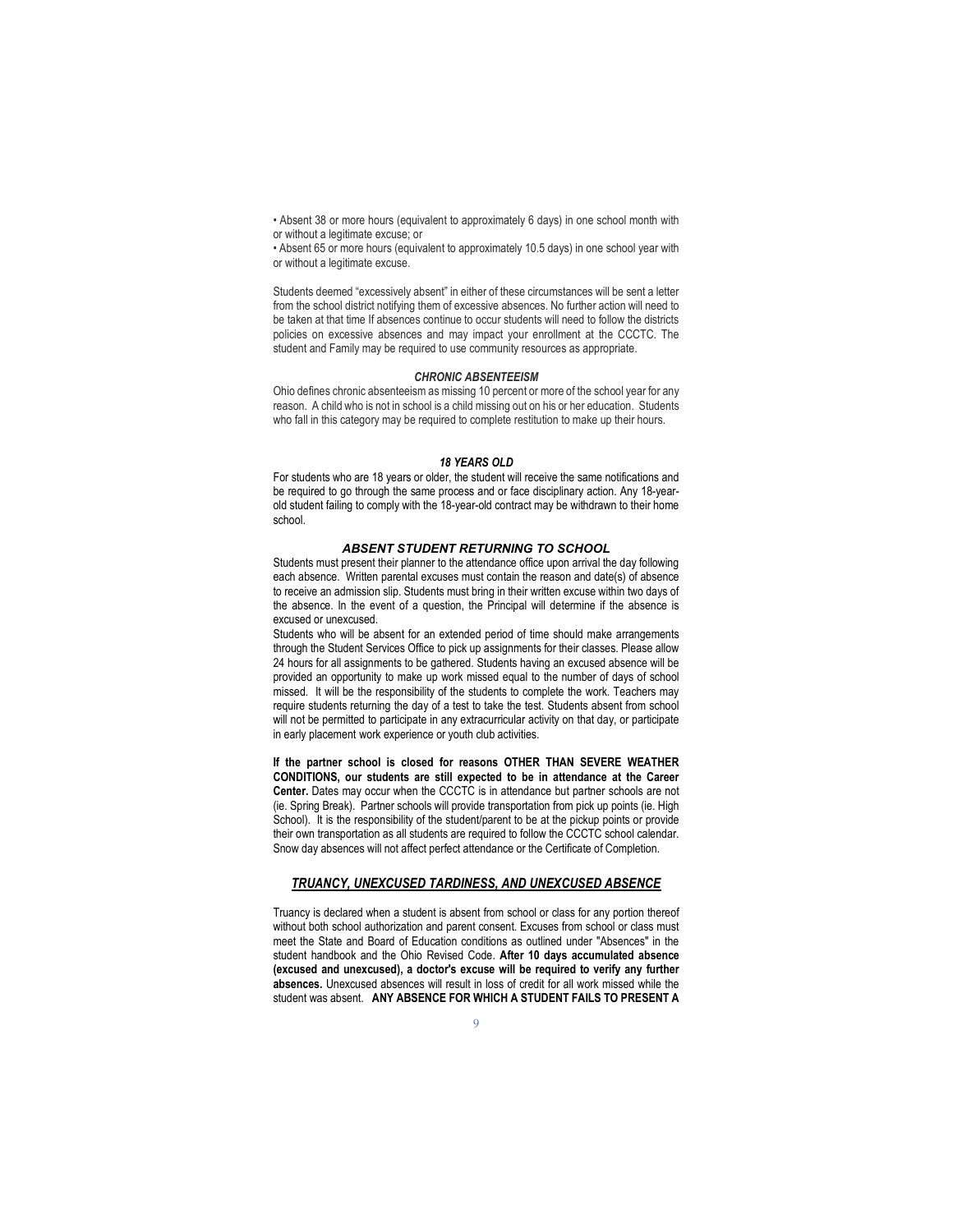VALID EXCUSE WILL BE COUNTED AS UNEXCUSED. (ORC Section 3321.04) All false excuses are considered to be unexcused as are all known truancies.

THREE DAYS (18 Hours) OF UNEXCUSED ABSENCE AND/OR TARDIES WILL RESULT IN A WRITTEN WARNING TO THE PARENT AND CHILD. (ORC Section 3321.19) The Principal will notify the parent and child in writing of the consequences of accumulated unexcused absences and the laws of compulsory education.

SIX DAYS (36 Hours) OF UNEXCUSED ABSENCE AND/OR TARDIES WILL RESULT IN AN INFORMAL SCHOOL CONFERENCE WITH PARENTS, CHILD, AND POSSIBLE HOME SCHOOL. The school Attendance officer will send and or call the parent and student to notify of the significance and consequences of the unexcused absences. The parents will be warned that The Absence Intervention Process will be enforced if an additional 6 days of unexcused absences occur.

TWELVE DAYS OF UNEXCUSED ABSENCE AND/OR TARDIES WILL RESULT IN A FORMAL HEARING WITH ABSENT INTERVENTION TEAM. Absent Intervention Team will set up mandatory meeting with Student and parent or guardians. If Student is over the age of 18 expectations may be the same or may face disciplinary action.

### HALF-DAY STUDENTS

#### SCHEDULE

Half-Day students are only permitted to be at the CCCTC during their regularly scheduled lab time unless exclusive permission is granted by the principal. In the rare opportunity that this occurs, the principal will contact the parent/guardian and the home school administrator to confirm reason for exception.

#### ABSENCES

When returning from an absence, Level I half-day students should ask CCCTC attendance personnel to make a photocopy of their excuse so that they may also present the original to their home school when arriving there in the afternoon.

Level II Half-day students should ask their home school attendance personnel to make a photocopy of their excuse so that they may present the original excuse to the CCCTC attendance office upon arriving at the mid-day.

#### HOUSE BILL 410

The Columbiana County Career and Technical Center will communicate with student's home school to relay student attendance Information. Hours absent from a student's home school and the Columbiana County Career and Technical Center will be combined to determine eligibility for Absent Intervention Process.

## FAMILY VACATIONS

In the best interest of a student's education, family vacations should be scheduled around the holidays as noted on our school calendar. However, we realize that this is not always possible. Students will be excused for vacations only in the company of parents or guardians. One-week prior notice is required so the Principal and instructors can approve the vacation form. Students are required to make arrangements for all missed class work prior to leaving for vacation. Students who have accumulated 10 total absences will not be granted permission for an excused vacation.

#### TARDY TO SCHOOL

Students arriving tardy to school are to report to Principal Office/Attendance Office where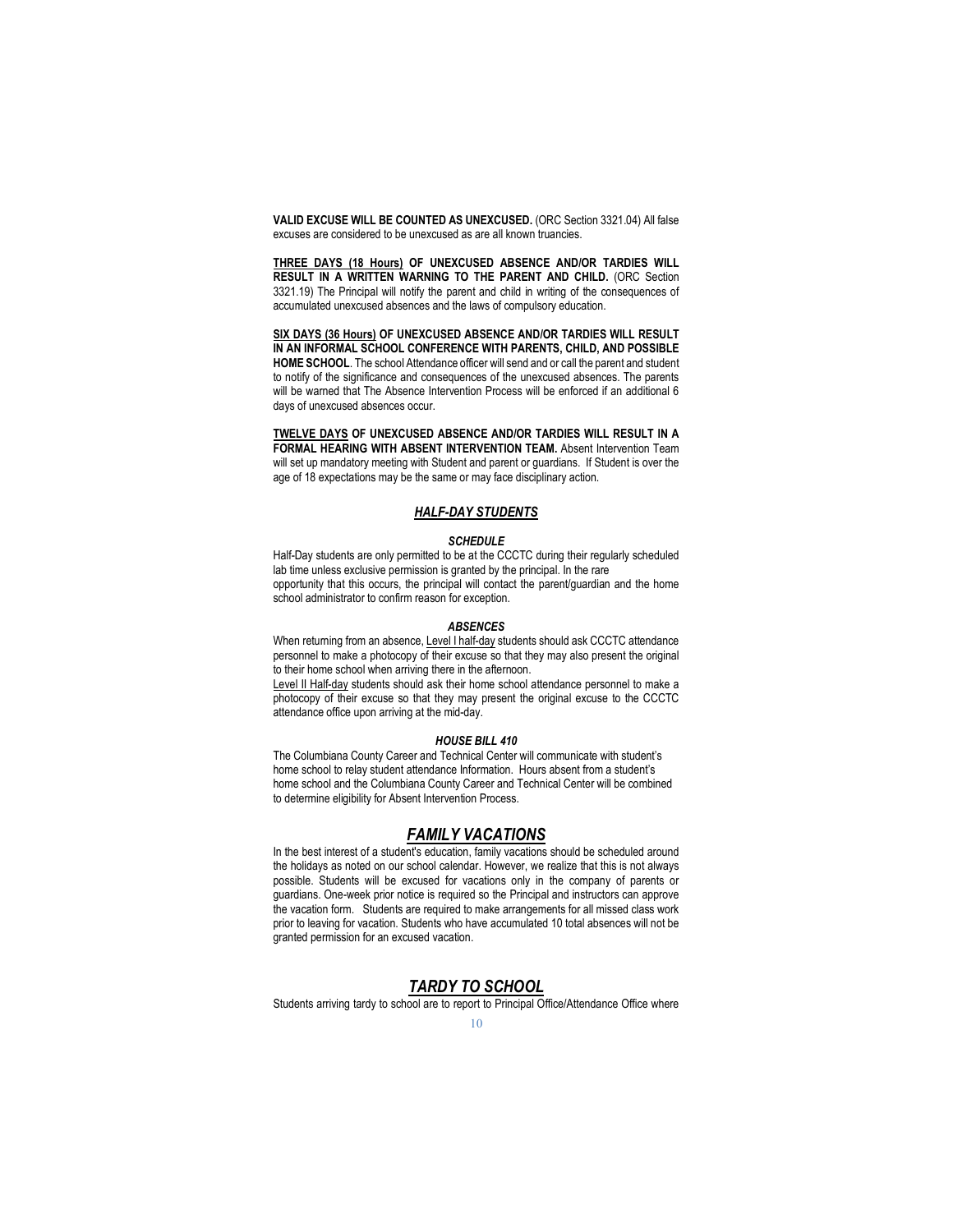a pass will be issued to enter class. Students arriving to school on late buses must report to the lobby and sign in to have their names removed from the absence list. Students arriving after 7:50 A.M. will be marked as tardy, those arriving after 10:00 A.M. will be marked as absent ½ day. Since partner schools provide transportation, if a student is given the privilege to drive, he/she must follow the Student Code of Conduct related to driving as outlined in this Student Handbook as well as the partner school handbook. The first tardy of each 9-week grading period is a warning and each subsequent tardy may result in an after-school detention. Any student driver who is tardy 2 or more times in a grading period may lose driving privileges for 1 week up to the remaining school year.

### LEAVING SCHOOL

No student is to leave school for any reason without permission of the school administration. If you leave school without permission, you are considered truant and Saturday School or suspension may result. If a student becomes sick during the school day, the student must report to the Nurse's office. Parents will be called. If a student contacts parent without permission from nurse/administration, consequences will be assigned. If you have a note for an early dismissal for a medical appointment, you must bring it to the Principal's Office/Attendance Office in the morning and have your planner signed. Before leaving, you must sign out on the student sign-out sheet in the Principal Office/Attendance Office. Failure to present a note from a doctor or dentist upon returning to school will be the same as an unexcused absence and may result in discipline. All driver exam appointments and job interviews not scheduled through work-based learning must take place after school hours as they will be considered unexcused.

## SKIP DAYS

Because our school district administration does not condone truancy, there is no such thing as a SENIOR SKIP DAY. All seniors are expected to be in school every day until the last day set by the Columbiana County Career and Technical Center Board of Education. Parents are encouraged to discourage any such behavior on the part of their child. Organizing and participating in a SENIOR SKIP DAY may be grounds for an automatic ten (10) day suspension, and individuals may not be eligible to participate in Senior Awards Assembly.

#### SCHOOL DAY

State regulations (ORC Section 3313.48) mandate the official school day for each full-time student shall consist of not less than six (6) hours of scheduled classes (including ½ hour lunch) and other educational options in a vocational school organized on a semester plan. A full-time pupil, within the meaning of this standard, is one who participates in regularly scheduled classes for the duration of the official school day. Other educational options may be available in accordance with State Minimum Standards and as approved by the Director and Superintendent. Students are expected to arrive on time and remain until the dismissal bell. Students leaving prior to dismissal will be truant and receive disciplinary action. Career and technical programs have been developed to prepare students to pass industry credential assessments. To this end, students are required to take and pass all level one courses in year one and level two courses in year two of enrollment.

## SLEEPING IN CLASS

Students are not permitted to sleep in class for any reason. If students are ill, they should ask their instructor to see the nurse who will evaluate them and advise. Students attempting to sleep in class will be sent to the nurse after their first warning and may receive disciplinary action if the situation persists.

### GRADING POLICY

The grading policy for the Columbiana County Career and Technical Center will be based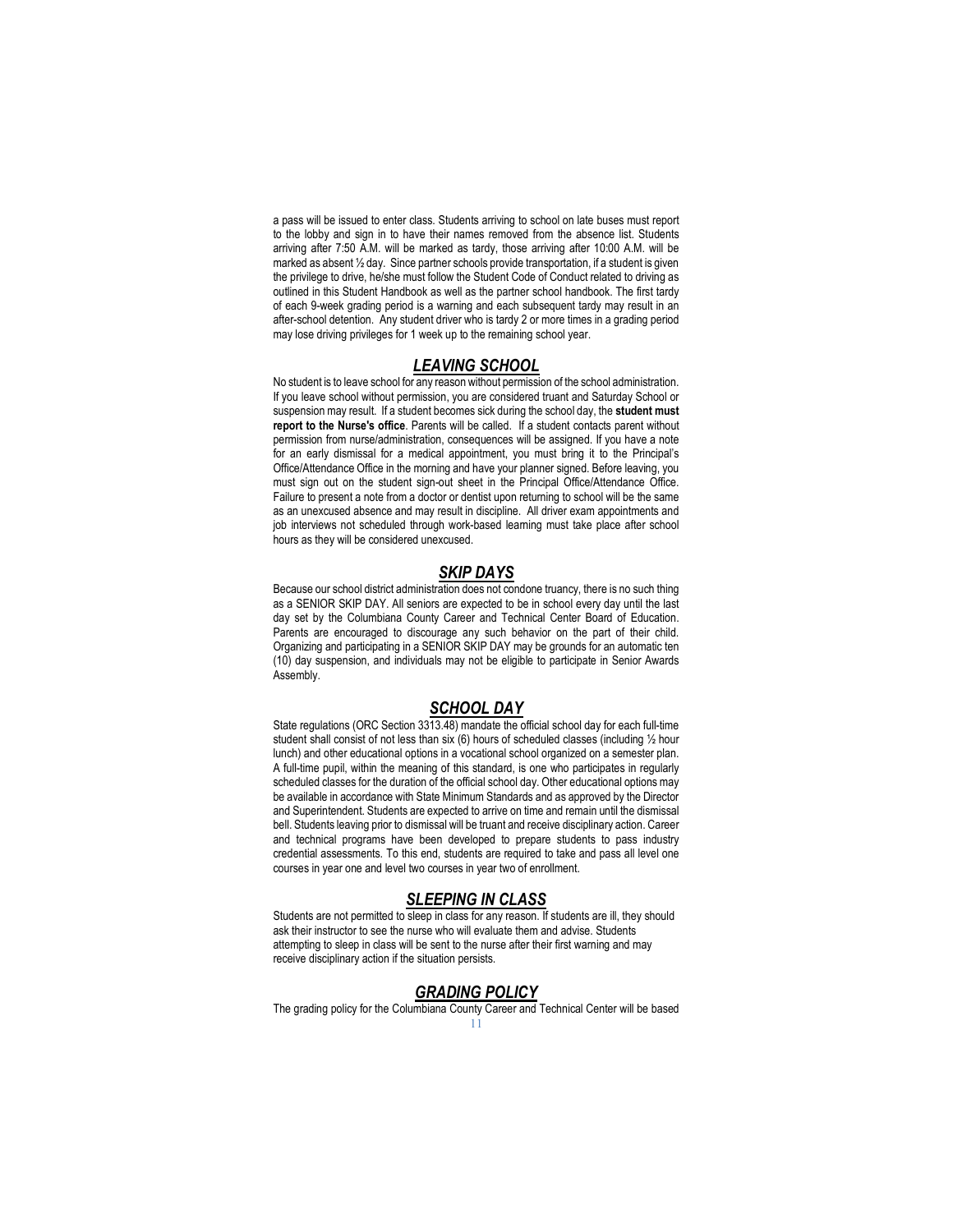upon percentage averages for each grading period. The following percentages will be used<br>when calculating grades:  $93 - 100 = A$  85-92 = B 75-84 = C 65-74 = D 0-64 = F when calculating grades:  $93 - 100 = A$   $85 - 92 = B$   $75 - 84 = C$ Grades will be reported as both a percentage and as a letter grade on student report cards. The semester grade and the final grade will be based on the collective average percentage of each grading period. A student must earn a collective percentage of 65 % in order to earn credit for the course. Incomplete grades must be completed before credit can be granted. Students with an excused absence will be provided an opportunity to make up work missed equal to the number of days of school missed. Students with prolonged absence or extenuating circumstances will have their case reviewed by the director to determine if an extension should be granted. Midterm grade reports will be mailed to students the 5th week of each grading period. Students may earn the following credits while attending the Columbiana County Career and Technical Center:

Level I<br>Career Path Lab - 4 credits Career English – 1 credit<br>
Social Studies – 1 credit<br>
Social Studies – 1 credit Social Studies– 1 credit<br>
Math – 1 credit<br>
Math – 1 credit Math – 1 credit<br>
Science – 1 credit<br>
Science – 1 credit

Career Path Lab – 3 credits Science – 1 credit Senior Capstone – 1 credit

## **ACADEMIC INTEGRITY**

All instances of cheating will be reported to the Principal. Parents will be notified by telephone, mail or both and a conference can be held with the student, parent, teacher and/or Principal. If a student is caught cheating on a quiz, test, or final exam they will receive a zero. If a student plagiarizes any material, he or she will receive a zero on the assignment. All student work submitted in written or electronic form will be subject to plagiarism screening.

## **SENIOR CAPSTONE PROJECT**

All students in a Level II program will be required to complete a senior capstone project. The capstone project is a one credit course during the senior year. Grades are collected and reported on the project each nine-week period.

#### WORK BASED LEARNING

Students with an approved plan will be eligible to participate in the CCCTC Work Based Learning Program. Interested students should obtain the overview packet located in the office and speak with the Work Based Learning Coordinator.

#### CAREER PATH CERTIFICATE REQUIREMENTS

Beginning with the class of 2018, students will earn a career path certificate/honors certificate by completing the following requirements:

#### Career Path Certificate:

1. Pass all career path courses for the program in which the student is enrolled including the senior capstone project.

2. Have less than 10 unexcused absences during Level I and less than 10 unexcused absences during Level II years. Absences must be accompanied by a parent note/ doctor's note to be considered excused. See attendance policy for details. 3. Have at least 85% attendance both Level I and Level II years.

4. Have less than 10 days of suspension and no expulsions during Level II year. 5. Meet Ohio Department of Education/partner school requirements for earning a high school diploma.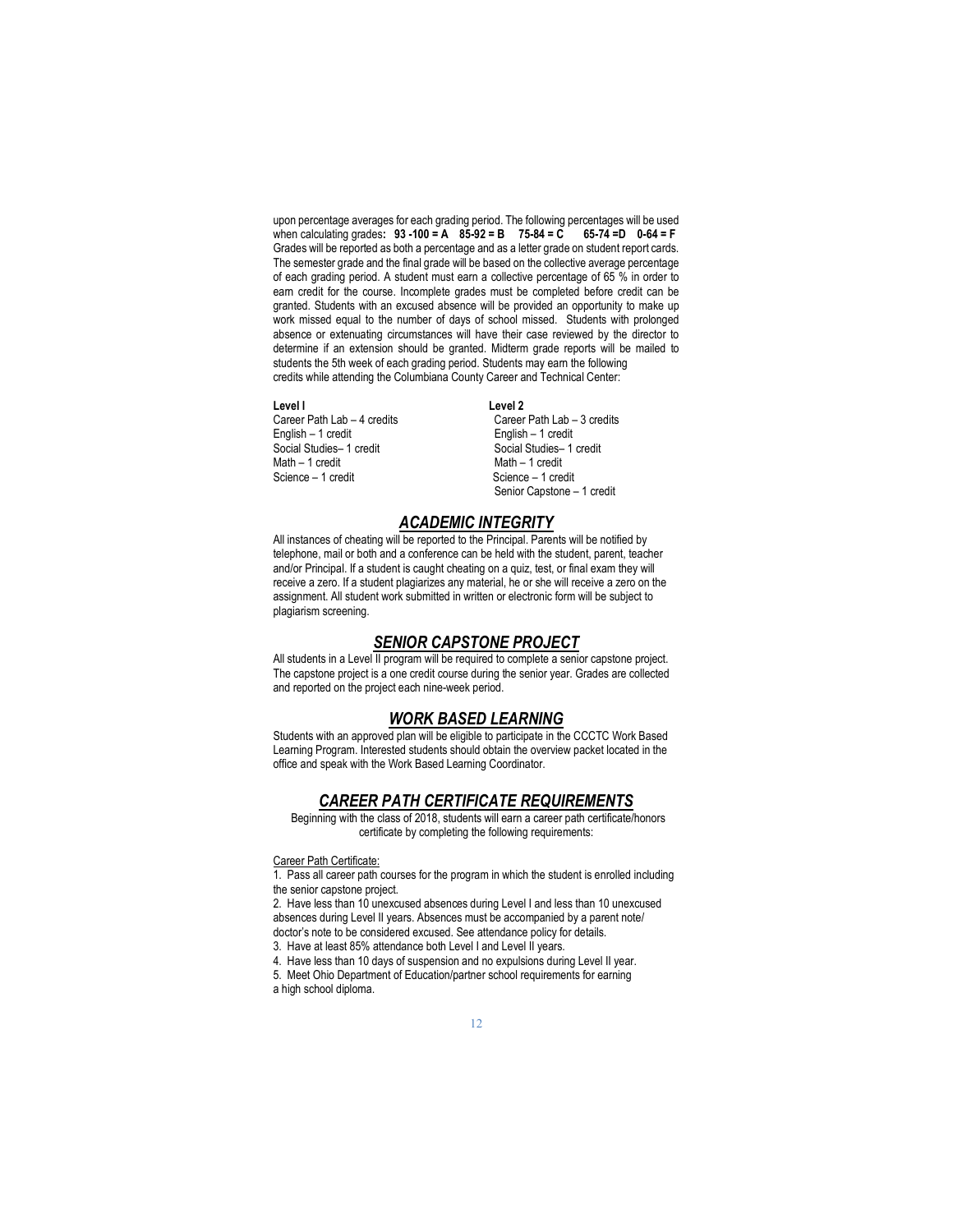Honors Career Path Certificate:

1. Pass all career path courses for the program in which student is enrolled including the senior capstone project with an 85% or higher.

2. Have at least 95% attendance both Level I and level II years. This is no more than 9 absences each year.

3. Have no suspensions or expulsions during Level I or Level II years. No more than two disciplinary referrals/ infractions during Level II year.

4. Graduation Requirements

| Math            | 4 units                                         |
|-----------------|-------------------------------------------------|
| Science         | 4 units, Including 2 units of Advanced Sciences |
| Social Studies  | 4 units                                         |
| World Languages | 2 units of one world language                   |
| Electives       | 4 units of career-technical courses             |

5. 3.5 or higher on a 4.0 scale

6. ACT: 27 or higher/SAT: 1280 or higher/WorkKeys: 6 or higher on reading for information and 6 or higher on Applied Mathematics

7. Complete a field experience and document the experience in a portfolio specific to the student's area of focus. (Work-based learning)

8. Develop a comprehensive portfolio of work based on the student's field experience on a topic that is related to the student's area of focus (Senior Capstone Project) 9. Earn an industry-recognized credential or achieve proficiency benchmark for

appropriate Ohio Career-Technical Competency Assessment or equivalent

\*ODE requires students to meet all but one of criteria numbers 5-9

The primary goal for all students is to earn their high school diploma. Students enrolled in career and technical programs may elect to earn an industry credential and pass the WorkKeys work-readiness tests as a pathway to graduation. If a student fails a Level I course, it is unlikely that they will earn an industry credential and may be required to return to their home school at the end of the Level I school year to focus on graduation requirements. If a student fails a Level II course, they will be able to sit for their industry

credential test but will not be eligible to participate in the senior awards ceremony or receive a career path certificate.

#### Career Technical Assessment/Industry Credentials

All students will be required to pass career technical readiness assessments. Students may have the opportunity to earn credentials specific to their career path by passing career technical/industry assessments.

## GRADUATION REQUIREMENTS/PARTICIPATION IN SENIOR AWARDS CEREMONY/CERTIFICATES

Students who do not meet all graduation requirements will not be permitted to take part in the CCCTC Senior Awards Ceremony or earn a career path certificate.

#### Requirements for Participating in the Senior Awards Night Program

The following MUST be completed before the student will be permitted to take part in the Senior Awards Program:

a. Meet Ohio Department of Education/ partner school requirements for earning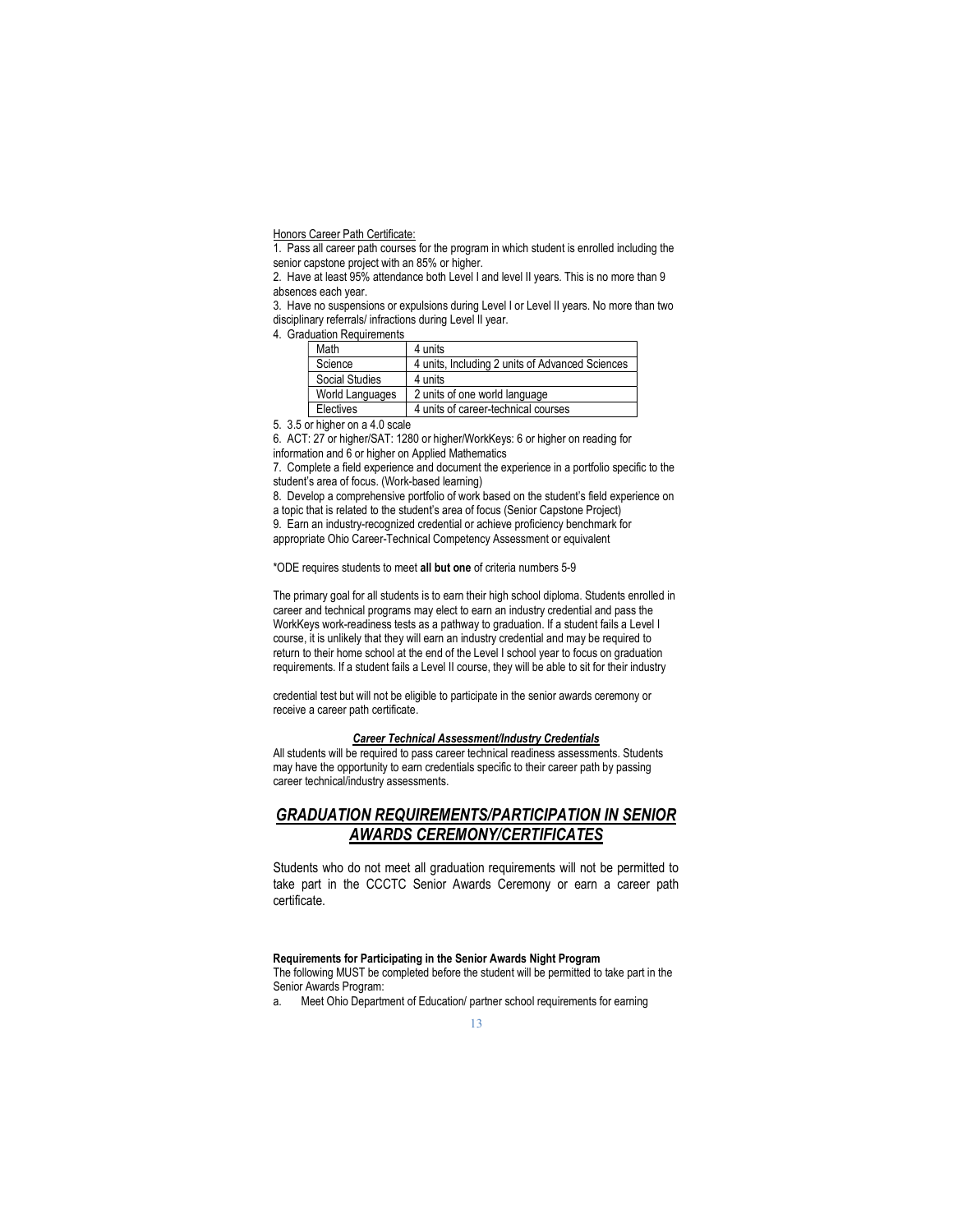a high school diploma.

- b. Meet all CCCTC criteria for earning a career path certificate.
- c. Return ALL uniforms (student is responsible for cost of lost or stolen items)
- d. Pay all student fees.
- e. Buy or borrow a cap and gown.<br> $f = R_{UV}$  or borrow dress clothes to v
- Buy or borrow dress clothes to wear under cap and gown.<br>Successfully complete all components of the senior capstone project.

g. Successfully complete all components of the senior capstone project. \*\*Students MUST attend both scheduled practices to take part in the senior awards program.

## ZERO TOLERANCE

The Board of Education has adopted a ZERO TOLERANCE behavior code of conduct which recognizes the responsibility of the school and the school personnel, parents, and civil authorities to provide all students with equal educational opportunities and equal consideration under the rules and regulations governing student conduct. The code is intended to lessen or eliminate behavioral problems and protect students and teachers from frustration, interruption, and loss of time as a result of misconduct. It is important to know that the code of conduct applies to the school day including transportation to and from school, and all school events and activities on or off school property.

## LIST OF RULES/DEFINITIONS/DISCIPLINARY ACTION

1. **DISRUPTION OF SCHOOL:** A student shall not use violence, force, excessive noise or loudness, coercion or threats to cause material disruption or obstruction to the normal school day, including all curricular and extracurricular activities. Students shall not advocate or encourage others to cause disruption of the educational program or to violate school rules. The following list is not intended to be exhaustive, but rather to give examples of various types of violations of this rule - screaming, excessive loudness or noise, bomb threats, the setting off of fire alarms, strikes, walkouts, the use of smoke or stink bombs, fireworks, the impeding of free traffic to or within the school, etc.

**DISCIPLINARY ACTION:** May range from mediation to expulsion depending on the severity of the offense.

2. INSUBORDINATION: FAILURE TO COMPLY WITH REASONABLE REQUESTS OR DIRECTIONS: A student shall not fail to comply with reasonable directions of teachers, student teachers, substitute teachers, teacher aides, administrators, or other authorized school personnel during any period of time when the student is properly under the authority of school personnel. Repeated violations or refusals to comply with any rule, directive, or discipline procedure shall also constitute insubordination.

DISCIPLINARY ACTION: May range from after school detention to expulsion depending on the severity of the offense.

- 3. TRUANCY, UNEXCUSED TARDINESS, AND UNEXCUSED ABSENCE: A student shall not be truant, tardy or absent (unexcused) from school as explained in the student handbook under this subject. DISCIPLINARY ACTION: May range from after-school detention to expulsion depending upon the severity of the offense.
- 4. FIGHTING (PHYSICAL AND MENACING): A student shall not act or behave in such a manner that could cause physical injury to another person, including verbal or written threats to another person or property. DISCIPLINARY ACTION: May range from after school detention to expulsion depending on the severity of the offense.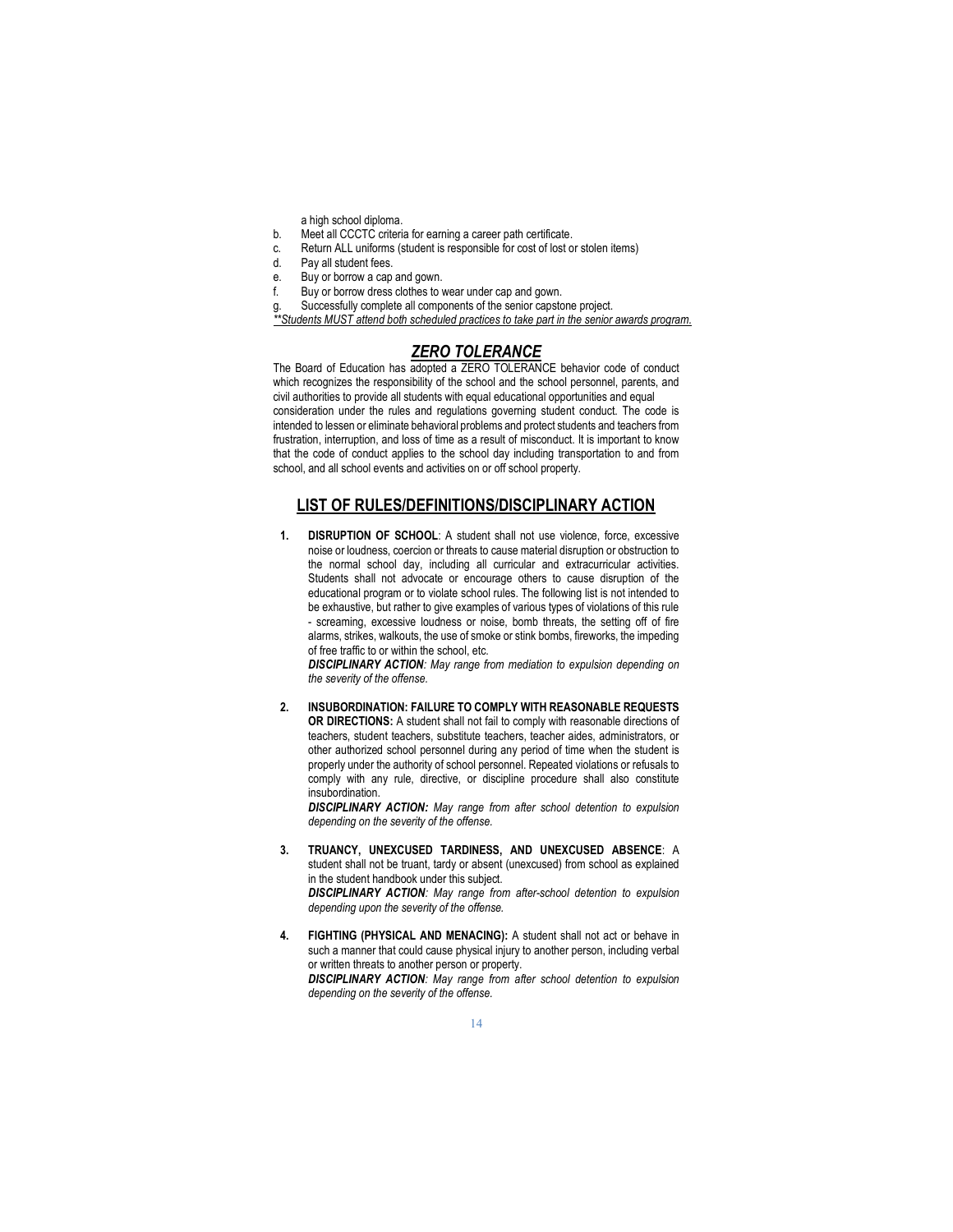5. FRIGHTENING, DEGRADING OR DISGRACEFUL ACTS: A student shall not engage in or take part in any act which frightens, degrades, or disgraces another person by written, verbal, physical, or gestured means. This includes any threatening remarks.

DISCIPLINARY ACTION: May range from after school detention to expulsion depending on the severity of the offense.

6. DANGEROUS WEAPONS AND INSTRUMENTS: A student shall not possess, handle, transmit or conceal any object which might be considered a weapon or instrument of violence. The following list is not intended to be exhaustive, but rather to give examples of various types of instruments that could be a violation of this rule – guns, rifles, knives, ice picks, switchblades, brass knuckles, fireworks, chemical gasses, etc. Utility blades are permissible at the instructor's discretion but must remain in the lab and are not to be carried anywhere in the building at any time.

**DISCIPLINARY ACTION:** Any student not abiding by this rule may receive expulsion depending on the severity of the offense as amended by Section 3313.66 of the revised code. Students are prohibited from bringing a firearm on school property, in a school vehicle or to any school-sponsored activity, the Superintendent shall expel this student from school for a period of one calendar year. Any such expulsion shall extend, as necessary, into the school year following the school year in which the incident occurred. The Superintendent may reduce this requirement on a case-by-case basis in accordance with State law. Students are also prohibited from bringing knives on school property, in a school vehicle or to any school-sponsored activity. The definition of a knife includes, but is not limited to a cutting instrument consisting of a sharp blade fastened to a handle. If the student brings a knife on school property, in a school vehicle or to any school-sponsored activity, the Superintendent may, if authorized by the Board, expel the student from school, with the same expulsion implications as noted above. The Board may extend the right to expel a student for reasons beyond the possession of a firearm or knife. Students who possess or use other dangerous weapons, which are defined but not limited to metal knuckles, straight razors, explosives, noxious irritation or poisonous gases, poisons, drugs or other items possessed with the intent to use, sell, harm, threaten or harass students, staff members, parents or community members, may result in expulsion depending on severity of offense.

7. DAMAGE OF PROPERTY: A student shall not cause, or attempt to cause, damage to school property, or private property, on school premises or under school control or during a school activity, function or event off school grounds. Pupils should take care of all school property. Students involved in damage to school property will be held responsible for the cost and/or labor necessary to repair the damage

DISCIPLINARY ACTION: May range from after-school detention to expulsion depending on the severity of the offense. Restitution will be required.

8. **THEFT:** A student shall not cause or attempt to take into possession the public property or equipment of the school district or the personal property of any other person.

**DISCIPLINARY ACTION:** May range from after-school detention to expulsion depending on the severity of the offense. Student will make restitution for the stolen items.

- 9. **OBJECTIONABLE MATERIALS:** A student shall not possess, use, sell, buy, or transmit any of the following:
	- a. Materials which are offensive to standards in the community, and which
		- are without social value.
	- b. Materials which contain offensive language. c. Materials which are libelous or slanderous of any person or institution, or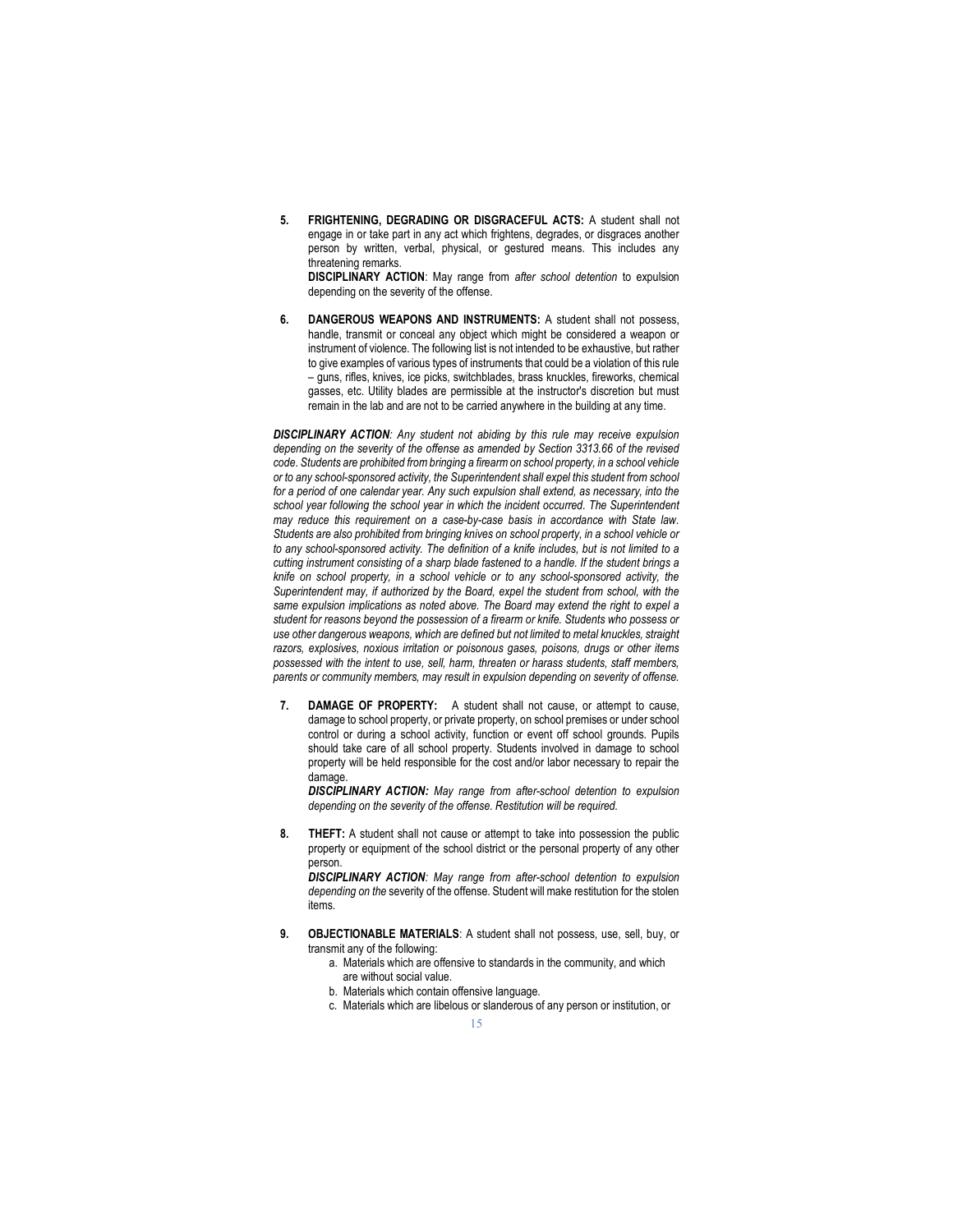which are intended to hold any person, race, ethnic group, or religion as such up to scorn, ridicule, or contempt.

d. Materials which pose clear and present danger to health or safety of the student or any other person.

DISCIPLINARY ACTION: May range from after-school detention to expulsion depending on the severity of the offense.

- 10. PROFANITY AND OBSCENITY: A student shall not use profanity and obscenity. This includes written, verbal, electronic, gestures, signs, pictures, or publications. DISCIPLINARY ACTION: May range from after-school detention to expulsion depending on the severity of the offense.
- 11. **TOBACCO AND PARAPHERNALIA:** The CCCTC is a tobacco free campus. Students are prohibited from the use and/or possession of tobacco products and shall not possess, smoke, dip, chew or use any tobacco products. This includes the possession or use of electronic cigarettes, electronic "vaping" devices and all lighted and smokeless tobacco products at any time while a student is on school property.

DISCIPLINARY ACTION: May range from a Tobacco Cessation Program to expulsion.

12. NARCOTICS, DRUGS, (OR UNKNOWN SUBSTANCES), PARAPHERNALIA, INHALANT, AND ALCOHOL BEVERAGES: In compliance with Section 2925.37 of the Ohio Revised Code and Amended House Bill Section 2929.01, a student shall not make, possess, use, be under the influence of, transmit, buy, or offer for sale any known narcotic drug (or unknown substance represented as Drug or narcotic, paraphernalia, tools, inhalant, or alcohol beverage while at school or any activity connected with the school.

DISCIPLINARY ACTION/NORMAL SCHOOL DAY INCLUDING CO-CURRICULAR ACTIVITIES: Possession, use, and/or sale of drugs, paraphernalia, tools, alcohol or any unknown substance represented as a drug, inhalant or alcoholic beverage will automatically be grounds for expulsion from school, plus any possible court action related to the specific offense.

DISCIPLINARY ACTION/EXTRA-CURRICULAR: Possession, use, and/or sale of drugs, alcohol, or any unknown substance represented as a drug, inhalant or alcoholic beverage will result in a 45-day denial of all extra-curricular activities, plus any possible court action related to the specific offense.'

#### "LOOK-ALIKE" DRUGS...AMENDED HOUSE BILL 535

The provisions of Amended House Bill 535, Amended Section 2929.01, deals with O.R.C. Sections 2925.37 regarding the making, selling and possession of counterfeit drugs and related tools, and the respective penalties involved with each infraction. "Counterfeit controlled substance" is defined in the following ways: (1) any drug or drug container or label that bears a trademark, trade name or other identifying mark used without the owners of the rights to such trademark authorization; (2) any unmarked or unlabeled substance that is represented to be a controlled substance that is manufactured, processed, packed or distributed by a person other than the person with legal rights to the manufacture, process, pack or distribute it; (3) any substance that is represented to be a controlled substance but is not a controlled substance or is a different substance; and (4) any substance other than a controlled substance that a reasonable person would believe to be a controlled substance because of its similarity in shape, size, and color, or its markings, labeling, packaging, distribution, or the price for which it is sold or offered for sale. In addition to the Columbiana County Career and Technical Center discipline code, the following penalties relate to the making, selling, and possession of counterfeit drugs: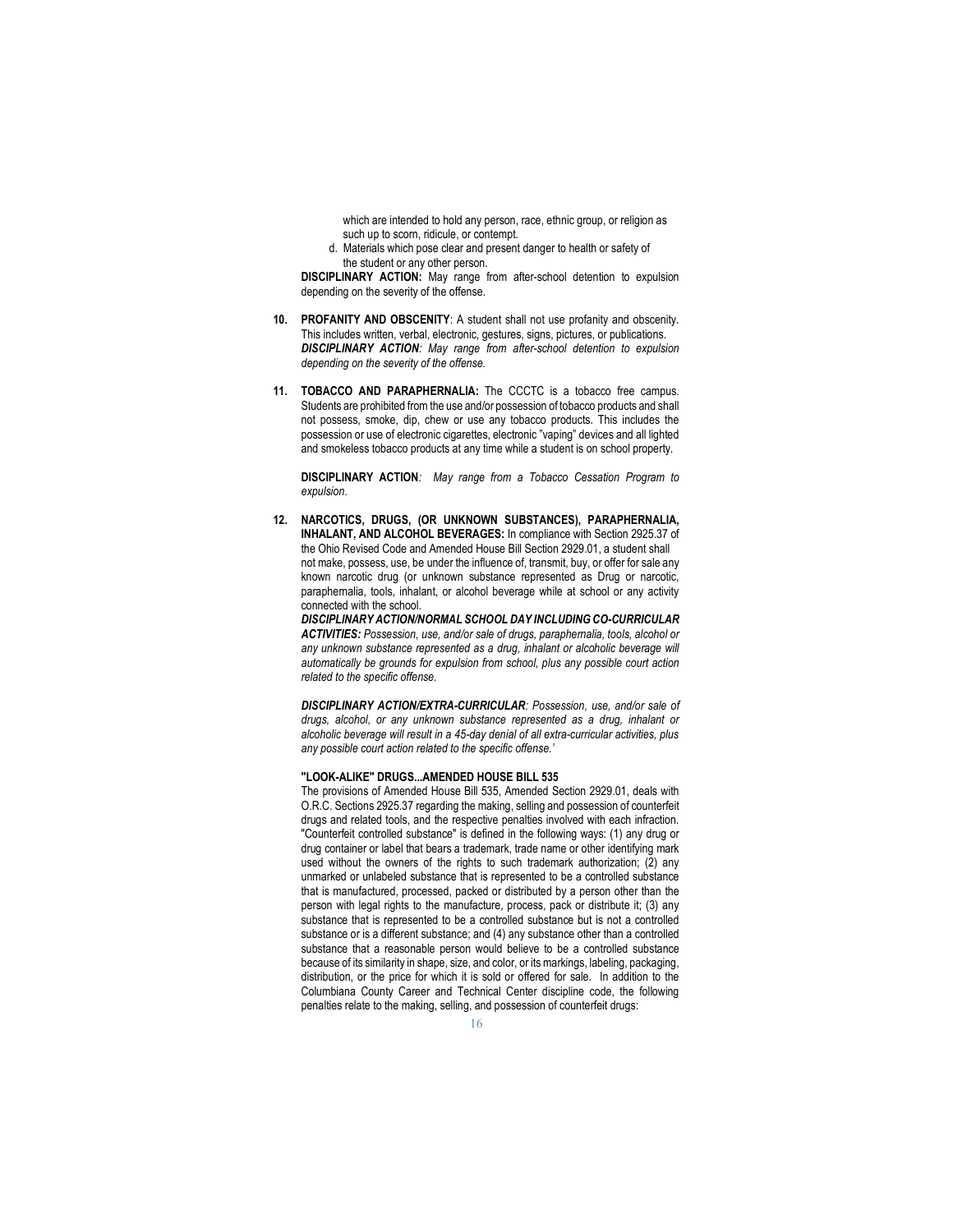- 1. possession of a counterfeit controlled substance-misdemeanor of the first degree, if second offense, a felony of the fourth degree.
- 2. making, selling, offering to sell or delivering any known counterfeit controlled substance; making, processing, selling, offering to sell or delivering any device that is known to be used to print or reproduce a trademark upon a counterfeit drug (trafficking in counterfeit controlled substances) - a felony of the fourth degree for a first offense, and a felony of the third degree for subsequent offenses.
- 3. selling, offering to sell, giving or delivering any counterfeit controlled substance to a person under eighteen (aggravated trafficking) - a felony of the third degree, and a felony of the second degree for subsequent offenses. Representing a counterfeit controlled substance as a controlled substance by describing its effects as if it were a controlled substance (promoting and encouraging drug abuse)- a felony of the third degree, and a felony of the second degree for subsequent offenses.
- 4. falsely representing or advertising a counterfeit controlled substance as a controlled substance (fraudulent drug advertising) a felony of the fourth degree, and a felony of the third degree for subsequent offenses. A controlled substance is defined as a drug, compound, mixture or substance included in Schedule I, II, III, IV or V (Ohio Administrative Code 4729-11).

Included in these schedules are narcotics such as amphetamines, depressants and hallucinogens, as well as many other types of drugs. Columbiana County Career and Technical Center administrators will follow the student discipline provisions as set forth in this handbook and, when appropriate, will contact local law enforcement agents to bring further disciplinary action as it relates to compliance with the information listed above.

13. GAMBLING: A student shall not engage in gambling on school grounds or at school sponsored events.

DISCIPLINARY ACTION: May range from after-school detention to expulsion.

#### 14. APPROPRIATE DRESS AND PERSONAL HYGIENE:

 Students are expected to exercise good judgment and to avoid appearance that will disrupt the school day at the Career & Technical Center. The Administration is also aware that many areas of dress may not be in the dress code. All students are expected to follow what are acceptable standards of dress and grooming. Indignities within these areas will be handled by the school administration. Students should attend school wearing appropriate dress for a work environment

The following guidelines have been developed to aid the students, parents, and guardians in making appropriate clothing judgments.

- a. Dress and grooming will be appropriate for a school or workplace.
- b. Students are expected to wear undergarments at all times which must be covered by clothing. Sleepwear including pajamas and slippers are unacceptable.
- c. Clothing with rips, holes, or tears are unacceptable. Manufactured rips and tears below the fingertips are acceptable.
- d. Clothing with overt or inferred messages or references to sex, alcohol, drugs, death, satanic mutilation, blood, or tobacco is unacceptable.
- e. Accessories normally worn for outside physical activity (i.e., sunglasses, bandanas, or sweatbands) are not appropriate attire during the school day.
- f. Midriffs, bare backs, tank tops/double tank tops, low cut tops, mesh/net shirts, sleeveless shirts and/or cutout clothing are not permitted. No shirt shall expose any part of the midriff under normal range and motion. All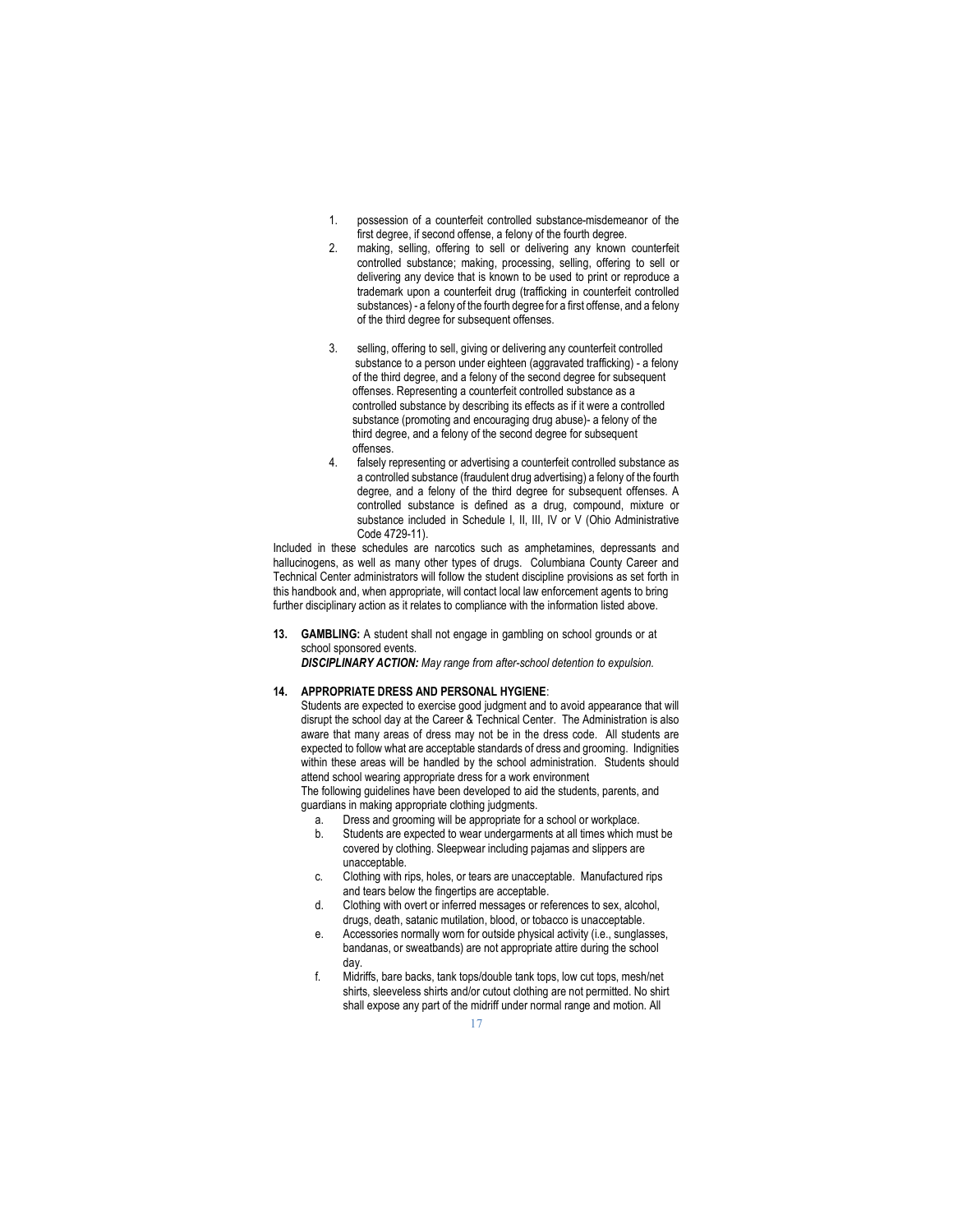shorts/skirts must extend past student's fingertips. Tops must have a finished edge, cover the shoulders and be at least 3 inches wide at the shoulder

- g. Clothing, jewelry, or other symbols that would promote gang or gang related involvement or jeopardizes student safety is strictly prohibited. Piercings may be required to be removed if they present a safety concern or disruption.
- h. Hats are not permitted anywhere in the building. Equipment worn on the head for safety reasons is permitted only in the lab only when required. Safety equipment includes welding beanies, welding hoods, hard hats, safety helmets, and face shields. Baseball hats are not safety equipment and are to be kept in your locker.
- i. Coats are not to be worn in class between class sessions, or during lunch. Students are required to leave coats and hats in their lockers.
- j. Uniforms are not to be worn outside of lab or taken home for any reason.

DISCIPLINARY ACTION: The students will be expected to correct their attire and discipline may be issued depending on severity of the offense. Students may be required to wear their appropriate lab uniform if they are unable to correct their attire.

Lunch Conduct: A student shall not throw food or other items during lunch. All paper and trash shall be disposed of properly and trays returned to the kitchen. Students are not permitted to have food ordered and delivered to school because of our closed lunch period. Students are not permitted in the hallways, parking lots or any other area without supervision. Students are only permitted in the cafeteria to eat during their scheduled lunch period. Students are to remain at their lunch table and are not permitted to roam around the cafeteria. All students must consume their lunch in the cafeteria in conjunction with state laws.

DISCIPLINARY ACTION: May range from after-school detention to expulsion depending on the severity of the offense.

#### 16. STUDENT DRIVERS/OPERATION OF MOTOR VEHICLE OR

17. MOTORCYCLE: A student shall not bring a motor vehicle or motorcycle onto the school property without the proper sticker or prior permission of the Principal. Students must park their vehicles in the area assigned to them. While on school property, the vehicle must be operated in a safe manner so as not to endanger the safety or property of another person or the property of the school.

**DISCIPLINARY ACTION:** May range from detention to expulsion depending on the severity of the offense. For repeated violations, the student may lose driving privileges for the remainder of the year.

#### STUDENT DRIVERS

Driving to school is a privilege. Most students attending CCCTC will be required to ride the bus provided by their partner school. Students approved for Work Based Learning will be granted a parking permit as long as they continue to meet the eligibility requirements for academics, discipline, and attendance. Many other students would also like to drive to school daily; however, we must limit the number of drivers due to the large number of students that attend the CCCTC, and our limited parking facilities. We do permit some students to drive if they meet the guidelines noted under "Eligibility requirements for permanent and temporary permits."

A. Parking Permits: Students shall have either a temporary or permanent parking permit displayed in his/her vehicle. The permit is good only for the current school year. Permits and their replacements are school property. Information concerning how to apply for either of these permits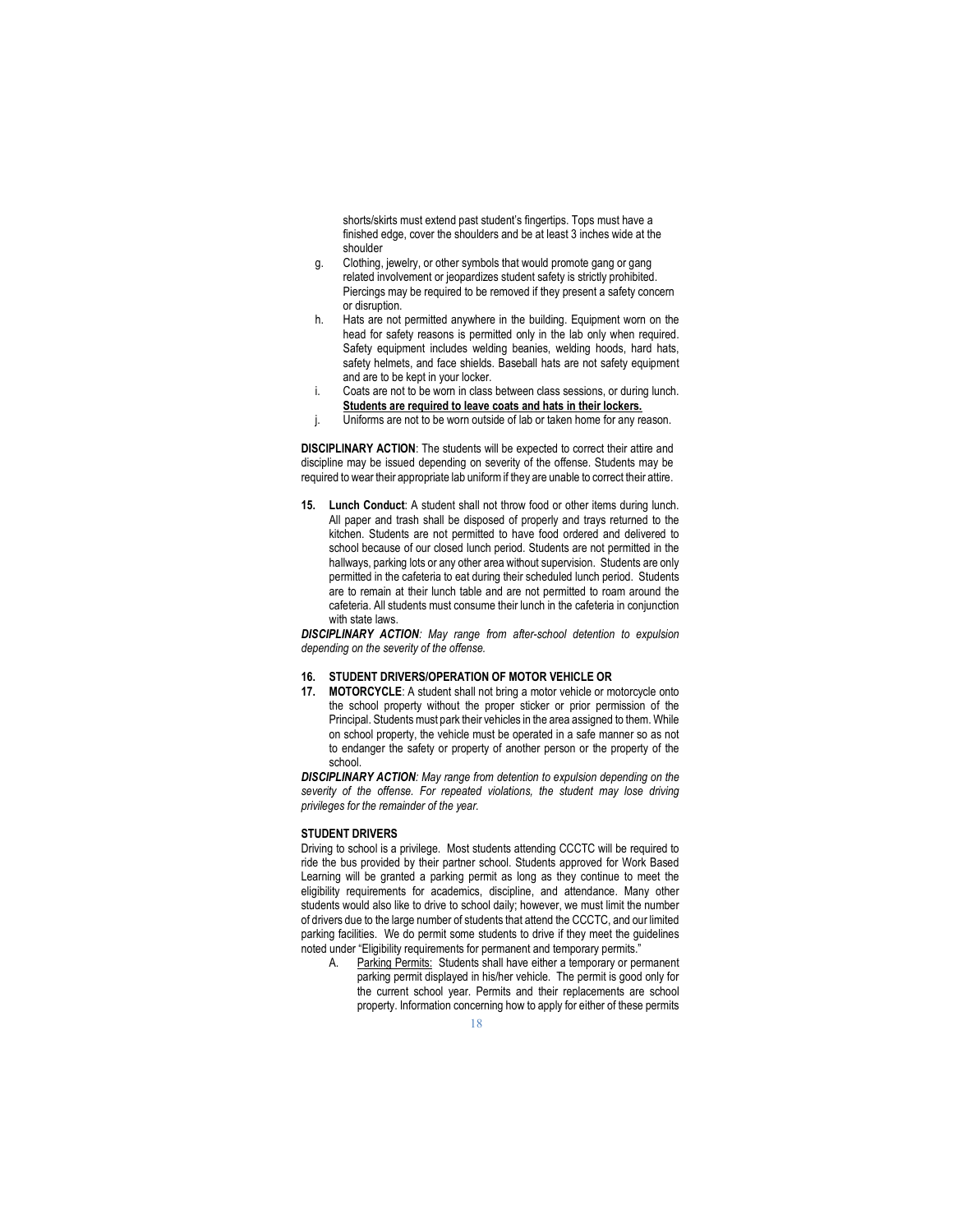may be obtained in the Principal's/Attendance Office.

- 1. A permanent permit must hang from the inside rear-view mirror. It must be visibly displayed while the vehicle is on campus.
- 2. A temporary permit must hang from the rear-view mirror.
- B. Eligibility requirements for temporary or permanent parking permits:
	- 1. All school fees must be paid in order to qualify for a pass. (By the end of 1st semester).
	- 2. Possession of a current driver's license and proof of auto insurance.
	- 3. Possession of a vehicle meeting or exceeding the requirements of a safety check by the Highway Patrol. CCCTC reserves the right to conduct a safety inspection on a vehicle.
	- 4. Satisfactory completion of a CCCTC vehicle registration form.
- C. Students eligible for permanent parking permits:
	- 1. WORK-BASED LEARNING STUDENTS. Those students who have an approved Work Based Learning plan.
	- 2. **OTHER STUDENTS.** CCCTC Administrators may approve student's driving privileges for situations as the following:
		- A. Half day students and special recognition students.<br>B. Insufficient time to ride the hus to the partner sch
		- Insufficient time to ride the bus to the partner school for extracurricular activities (band, sports, drama).
		- c. Insufficient time to ride to the partner school and arrive at work on time. These students may be issued an extended temporary permit in place of a permanent permit at the discretion of the CCCTC Administration.
- D. Cost of Permits:
	- 1. CCCTC students will be required to pay \$15.00 for a permit.
	- 2. There will be a charge of \$10.00 for each replacement pass (due to
	- 3. theft, loss, etc.).
- 4. Student I.D. card must be displayed to purchase parking passes. E. Other parking regulations:
	- 1. When a permit is no longer needed for the reason it was issued, the permit will be returned to the Principal.
		- 2. Speed limit on CCCTC property is 10 miles per hour.
		- 3. No student is permitted to obtain a permit for a vehicle other than his/her or parent's own vehicle.
		- 4. Students must not loiter in their vehicle. Students are expected to lock their vehicles and enter the school building.
		- 5. Students must not visit the parking lot during the day unless they have written permission from an administrator.
		- 6. All passengers, both permanent and temporary, must have a signed
			- parent/ guardian permission slip on file in the Principal/Attendance Office. All passengers must complete appropriate forms and submit them to the Principal prior to riding to the Career Center with a student driver.
		- 7. Any student having a traffic violation while on school premises may lose his/her parking privilege. Other corrective action may be taken.
		- 8. Student parking is provided as a convenience and a privilege. School officials retain the right to examine the contents and/or search a car parked on school premises when they have a reasonable belief that items contained in the car may interfere with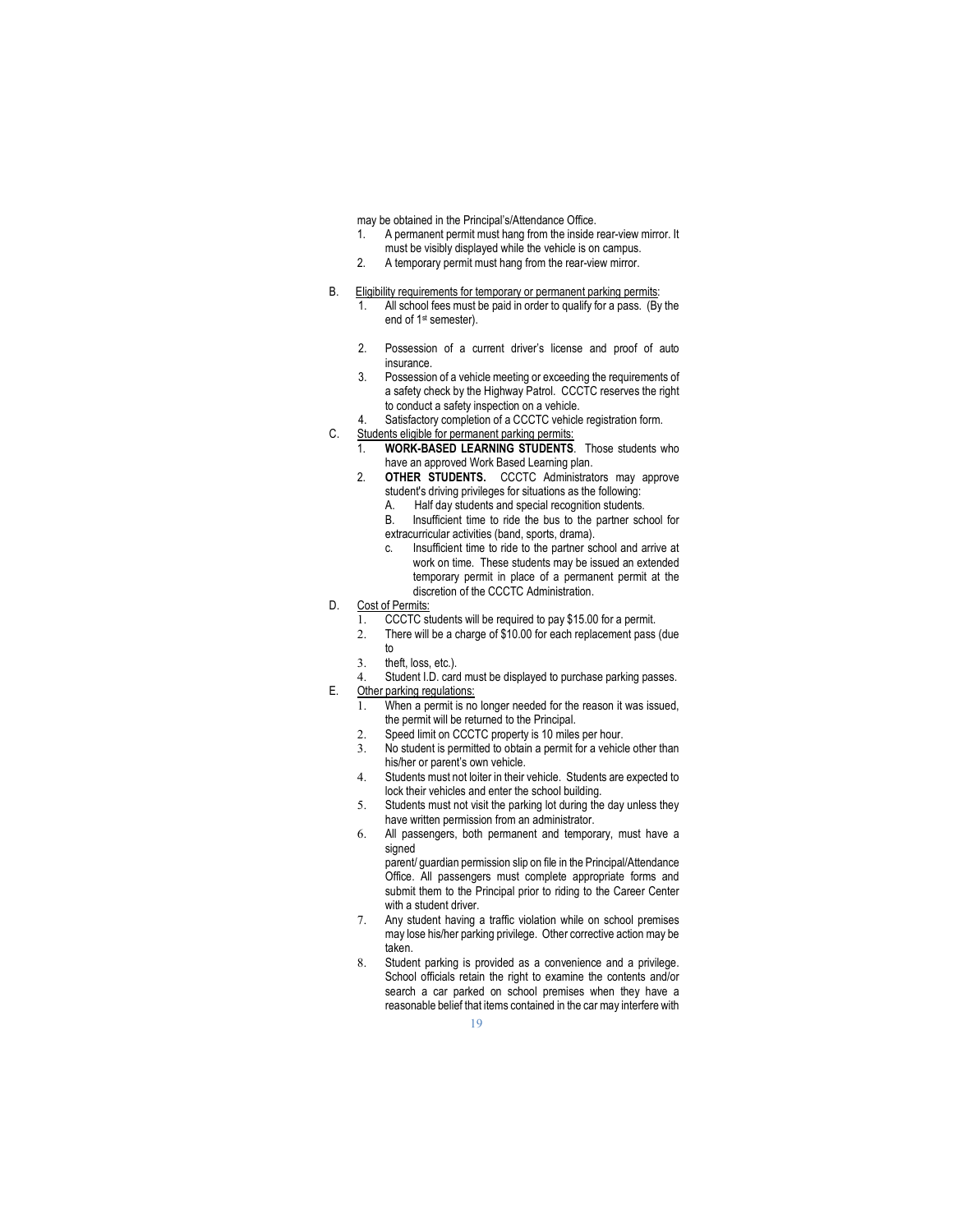safety or effective operation of the school.

- 9. Students are to park in the student parking lot only. Cars are to be parked parallel to each other observing traditional lines for buses to move through the parking lot. Students are to line up in an orderly fashion to be dismissed.
- 10. All parking passes must be obtained during the students scheduled lunch.
- 11. Students wishing to service a vehicle during their scheduled lab must first park in their assigned permanent (temporary) space upon arriving to school and return the vehicle to said space PRIOR to the end of the lab time.
- 12. Students wishing to drive to school if their home school cancels must have already secured a permit to do so.
- 13. Students not identified as a passenger on a parking permit application that attempt to solicit rides from other students will be 14. subject to disciplinary action.
- F. Violation of parking rules:

Violation of rules may result in disciplinary action. Including, but not limited to, loss of parking privileges, detention, suspension, towing of vehicle (at owner's expense), and expulsion.

- G. The CCCTC assumes no responsibility/liability for damage, theft or loss of property that may occur to vehicles.
- 17. PUBLIC DISPLAY OF AFFECTION: A student shall not engage in any public display of affection on school grounds or at any activity under the direction of the school. **DISCIPLINARY ACTION:** May range from detention to expulsion depending on the severity of the offense.
- 18. HARASSMENT: A student shall not harass school personnel or other students at any time (including non-school time). The following is not intended to be exhaustive, but rather to give examples of various types of harassment covered by this code: sexual, verbal, physical, vandalism, text messaging, destruction of property or any other disruptive behavior.

**DISCIPLINARY ACTION:** May range from detention to expulsion depending on the severity of the offense.

BULLYING: "Harassment, intimidation, or Bullying, means any intentional written, verbal, graphic or physical act including electronically transmitted acts i.e., Internet, cell phone, personal digital assistant (PDA), or wireless hand-held device, either overt or covert, by a student or group of students toward other students, including violence within a dating relationship, with the intent to harass, intimidate, injure, threaten, ridicule, or humiliate. Such behaviors are prohibited on or immediately adjacent to school grounds, at any school-sponsored activity, on school provided transportation, or at any official school bus stop that a reasonable person under the circumstances should know the effect of:

- A. Physical hitting, kicking, spitting, pushing, pulling, taking and/or damaging personal belongings or extorting money, blocking or impeding student movement, unwelcome physical contact.
- B. Verbal taunting, malicious teasing, insulting, name calling, making threats.
- C. Psychological spreading rumors, manipulating social relationships, coercion, or engaging in social exclusion/shunning, extortion, or intimidation.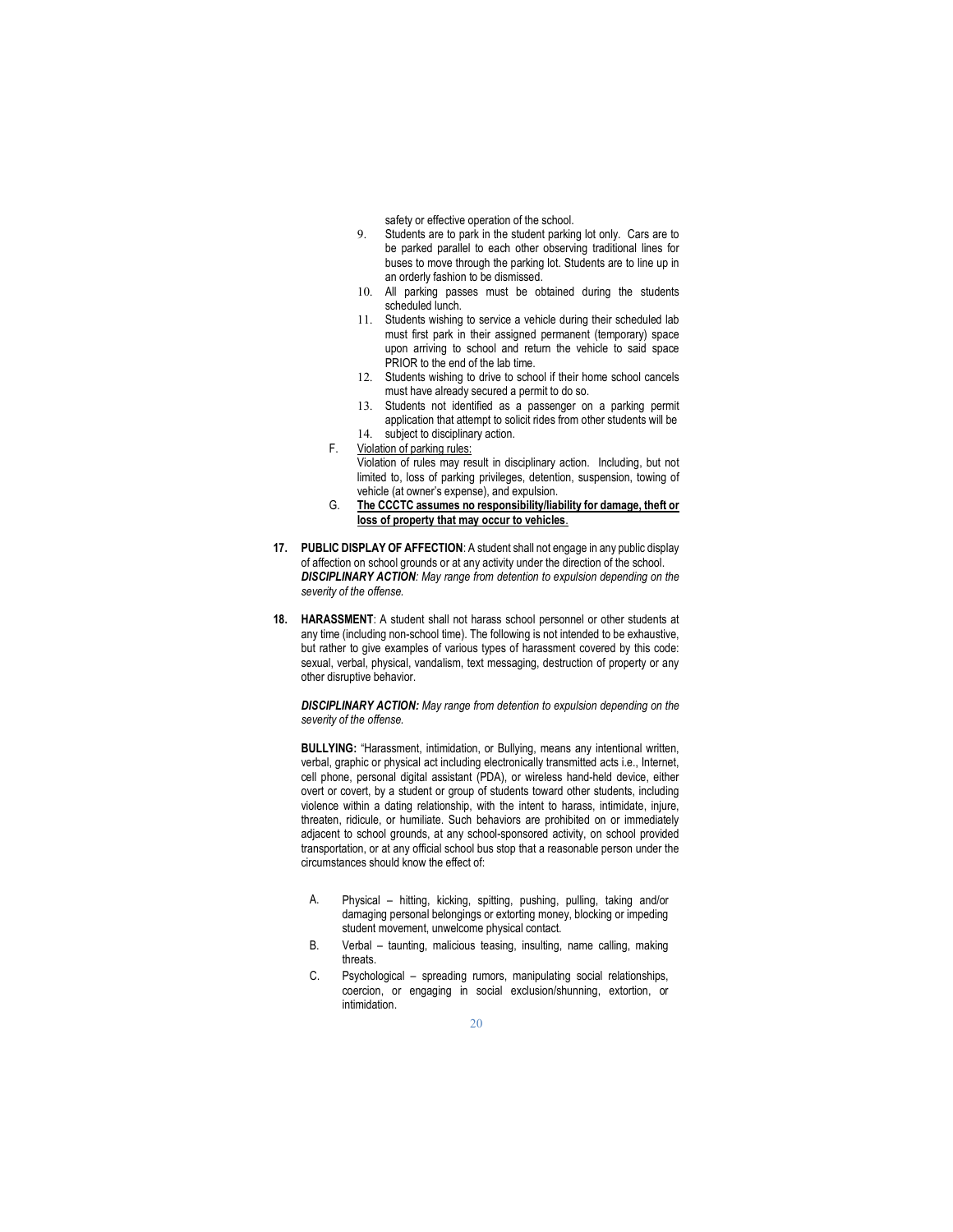D. "Cyberbullying" – involves the use of information and communication technologies such as email, cell phone and pager text messages, instant messaging (IM), defamatory personal websites/social media websites and personal polling web sites, to support deliberate, repeated, and hostile behavior that is intended to harm others.

Cyberbullying includes, but is not limited to the following:

- 1. Posting slurs or rumors or other disparaging remarks about a student or school staff member on a website or blog.
- 2. Sending e-mail or instant messages that are mean or threatening, or so numerous as to drive the victim's cell phone bill up.
- 3. Using a camera phone to take and send embarrassing photographs/recordings of students or school staff members or post these images on video sharing sites such as YouTube.
- 4. Posting misleading or fake photographs of students or school staff members on web sites.

To the extent permitted by the First Amendment, instances of cyberbullying off school grounds that disrupt the school environment or interfere with the learning process will be considered violations of the Student Code of Conduct. Students caught making false reports to staff/administration will be punished.

Reporting – Individuals may call the Columbiana County Career and Technical Center Bully/Safety tip line by dialing 330-965-2873. This is a toll free phone call and individuals can remain completely anonymous.

**DISCIPLINARY ACTION:** May range from detention to expulsion depending on the severity of the offense. I

#### ANTI-HAZING GUIDELINES

The Columbiana County Career and Technical Center declares that hazing activities of any type are inconsistent with the educational process and shall be prohibited at all times. No administrator, faculty member, or other employee of the school district shall encourage, permit, condone, or tolerate any hazing activities. No student, including leaders of student organizations, shall plan, encourage, or engage in any hazing.

a. Hazing is defined as doing any act or coercing another, including the victim, to do any act of initiation into any student or other organization that causes or creates a

substantial risk of causing mental or physical harm to any person. Permission, consent, or assumption of risk by an individual subjected to hazing does not lessen the prohibition contained in this policy.

b. Administrators, faculty members, and all other employees of the school district shall be particularly alert to possible situations, circumstances or events which might include hazing. If hazing or planned hazing is discovered, involved students shall be informed by the discovering school employee of the prohibition contained in this policy and shall be required to end all hazing activities immediately. All hazing incidents shall be reported immediately to the superintendent.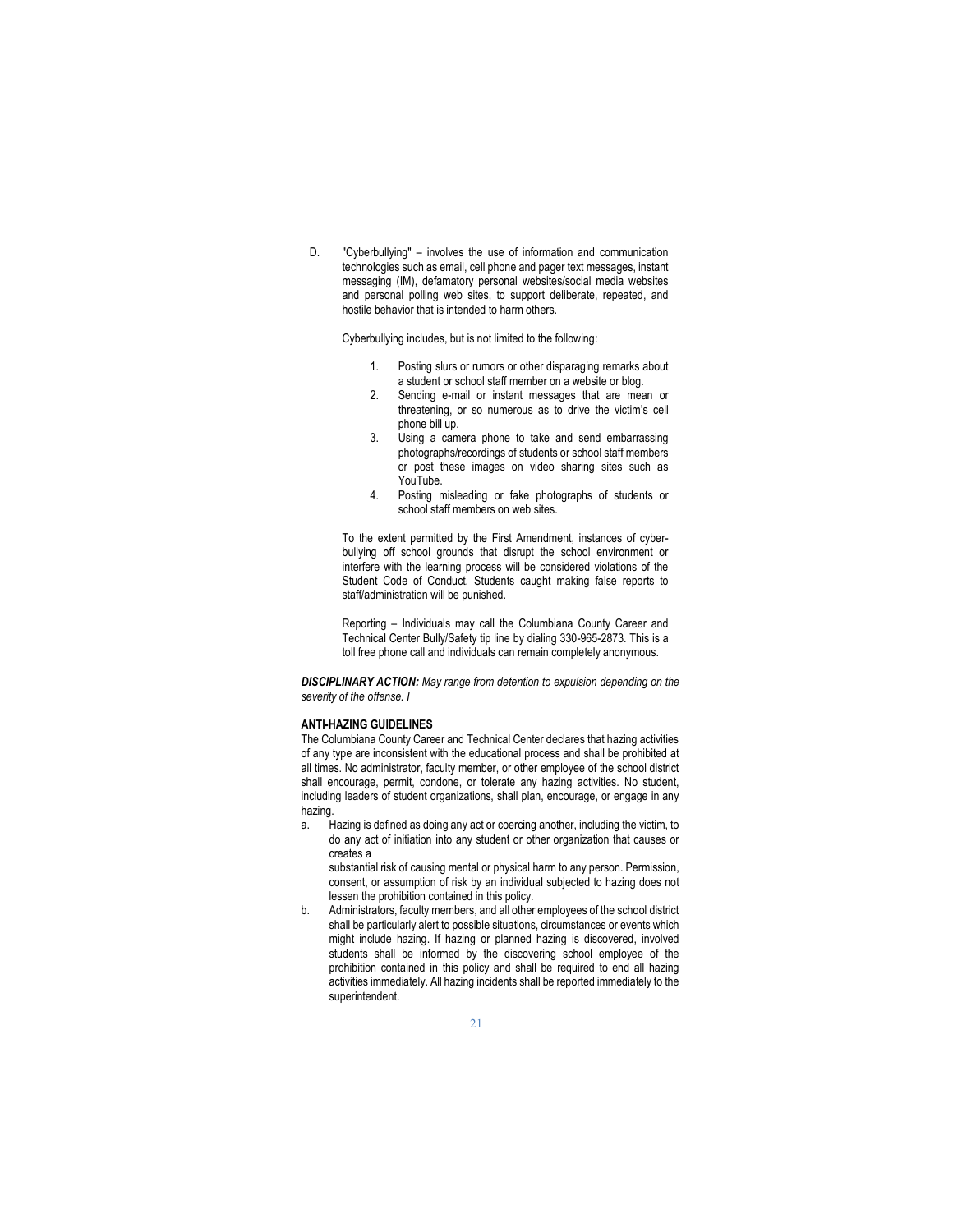c. Administrators, faculty members, students and all other school employees who fail to abide by this policy may be subject to disciplinary action, and may be liable for civil and criminal penalties in accordance with Ohio Law.

DISCIPLINARY ACTION: May range from mediation to expulsion depending on the severity of the offense.

#### HARASSMENT REPORTING

#### Step 1

An alleged formal discrimination grievance complaint should first be made by the student or parent/guardian to the principal within five school days of date incident occurred. The allegation will be investigated in an attempt to resolve the issue at this level. Copy of the alleged grievance must be forwarded to the district Title IX Coordinator immediately.

Step 2.

If not resolved at Step 1, the decision may be appealed to the district's Title IX and or Section 504 Coordinator within five school days of step one.

Step 3

If not resolved at Step 2, the decision may be appealed to the district's Superintendent who serves as the final mediator at the local level within five days of step 2 outcome. Note: Parents/Guardians do not have to be present at the informal complaint meeting with the principal. However, parent(s) and/or guardian(s) must be present for youths under age 18 at all levels of the formal alleged discrimination process.

In compliance with (1) Title VI of the Civil Rights Acts of 1964, (2) title IV of the Education Amendments of 1972, (3) Section 504 of the Rehabilitation Act of 1973, (4) the ORC Vocational Educational Guidelines and the Americans with Disabilities Act, we are notifying all students, parents, employees and general public that the CCCTC has adopted a nondiscrimination policy on the basis of race, color, national origin, sex (including sexual orientation or transgender identity), disability, age (except authorized by law), religion, military status, ancestry, or genetic information (collectively, "Protected Classes"), in its educational classes and provides equal access to the Boy Scouts and other designated youth groups.

District Title IX Coordinators Office 9364 State Route 45 Lisbon, OH 44432 330-424-9561 Sue Allison, Guidance Administrator ext. 118 Curt Kaiser, Principal of Academics/Special Education ext. 117

19. FALSIFICATION OF SIGNATURES: A student shall not engage in or be party to the written or verbal falsification of information (parent/guardian, school official, or any other person) on any verbal communication directed to the school or within the school

operation. This includes any plagiarism, falsification of excuses, dismissal/absence, tardy, data, grades, dates, addresses or school information, etc.

DISCIPLINARY ACTION: May range from Saturday School to expulsion depending on the severity of the offense.

20. OPEN CONTAINERS: A student shall not have any open Containers of: pop, milk, coffee, candy, food or other substances in the school except during lunch and in the cafeteria only. Water will be permitted in the classroom upon the instructor's approval. School provided breakfast is permitted down the hall for students who arrive to school on time.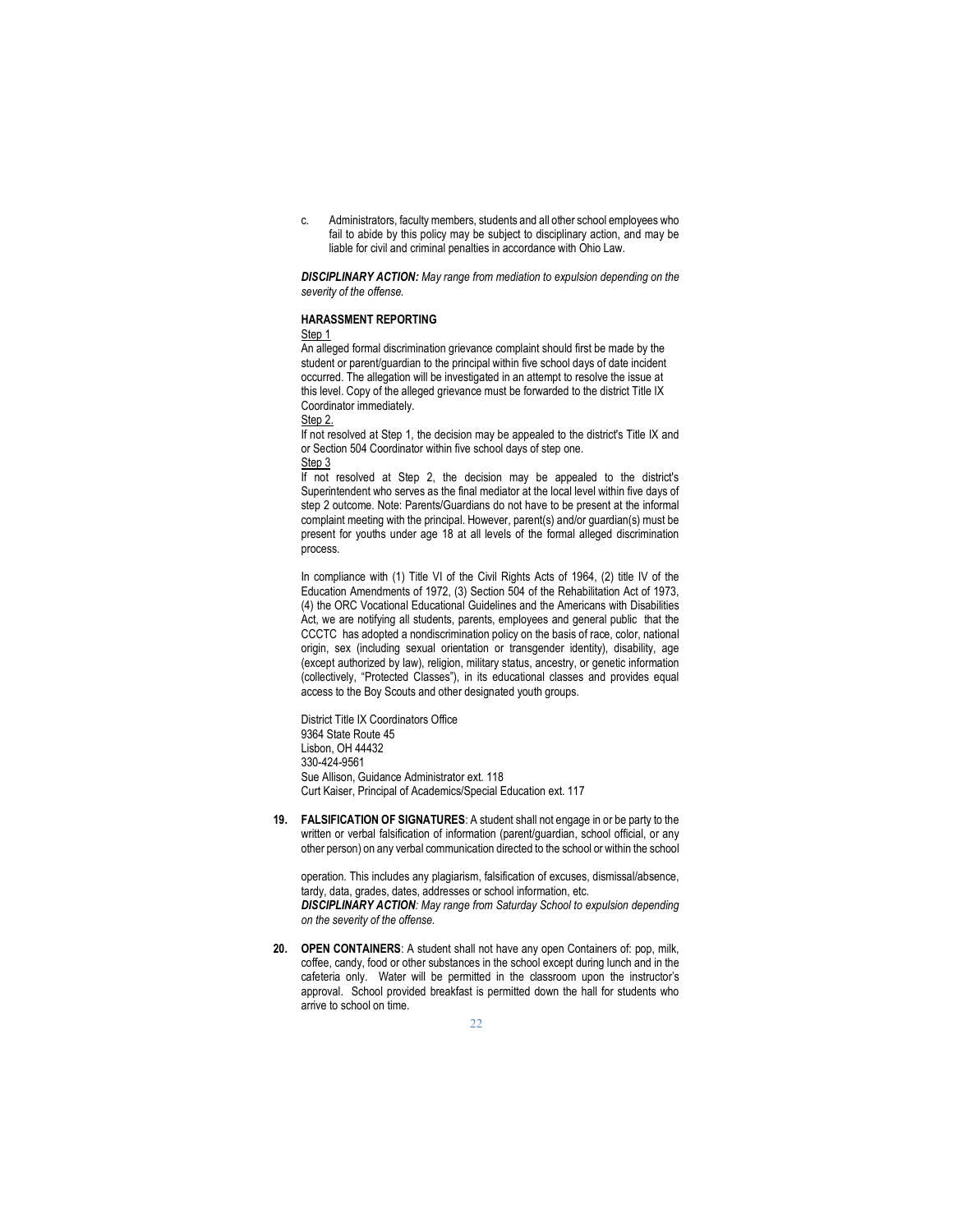DISCIPLINARY ACTION: May range from after-school detention to expulsion depending on the severity of the offense.

- 21. ELECTRONIC DEVICES: For the purpose of this policy, "Electronic Device" means a privately-owned device that is used for audio, video, or text communication or any other type of computer or computer like instrument. Electronic devices may include but are not limited to:
	- existing and emerging communication systems, and smart technologies (cell phone, smart phones, etc.)
	- Personal Digital Assistants (PDAs) (MP3 players, iPods, IPads, Tablets, etc.)
	- Current or emerging wireless handheld technologies or portable information technology systems that can be used for word processing, wireless internet access, image capture/recording, sound recording and information transmitting/receiving storing etc.

#### Rules of Use

Students may possess and use electronic devices at school subject to the following:

- Students may carry and possess electronic devices at school and school-sponsored activities.
- Use of electronic devices during the school day, including passtime/transitional time between classes is prohibited. They must be powered down, turned off, and kept out of sight. Students are permitted to use electronic devices during breakfast and their respective lunch period.
- Electronic device use in labs/classrooms for educational purposes is subject to instructor discretion.
- At no time may electronic devices be used in restrooms or locker rooms.
- Camera or audio recording functions may pose threats to the personal privacy of individuals or be used to exploit personal information, and or compromise the integrity of educational programs. Accordingly, the use of the audio recording or camera functions of electronic devices is strictly prohibited on school premises at all times.
- Electronic devices shall not be used in a way that threatens, humiliates, harasses or intimidates school-related individuals, including students, employees, and visitors, or violates local, state, or federal law. (See 18 for clarification of what constitutes harassment.)
- Electronic devices may not be used during state testing or any other formal testing administered/proctored by the CCCTC teaching staff or administration.

"Sexting" is prohibited at any time on school property or at school functions. Sexting is the electronic transmission of sexual messages or pictures, usually through cell phone or text messaging. Such conduct not only is potentially dangerous for the involved students, but can lead to unwanted exposure of the messages and images to others, and could result in criminal violations related to the transmission or possession of child pornography.

**DISCIPLINARY ACTION:** In addition to being confiscated, the principal may require the device to be picked up by the student's parent/guardian. Discipline may range from after-school detention to expulsion. Although confiscated items will be placed in the Student Services office, the CCCTC is not responsible for the item due to the unknown condition of the item upon confiscation or any unforeseen problems that may arise.

The following consequences are for common usage violations of the policy. Depending on the severity of the issue punishment can range from detention to expulsion.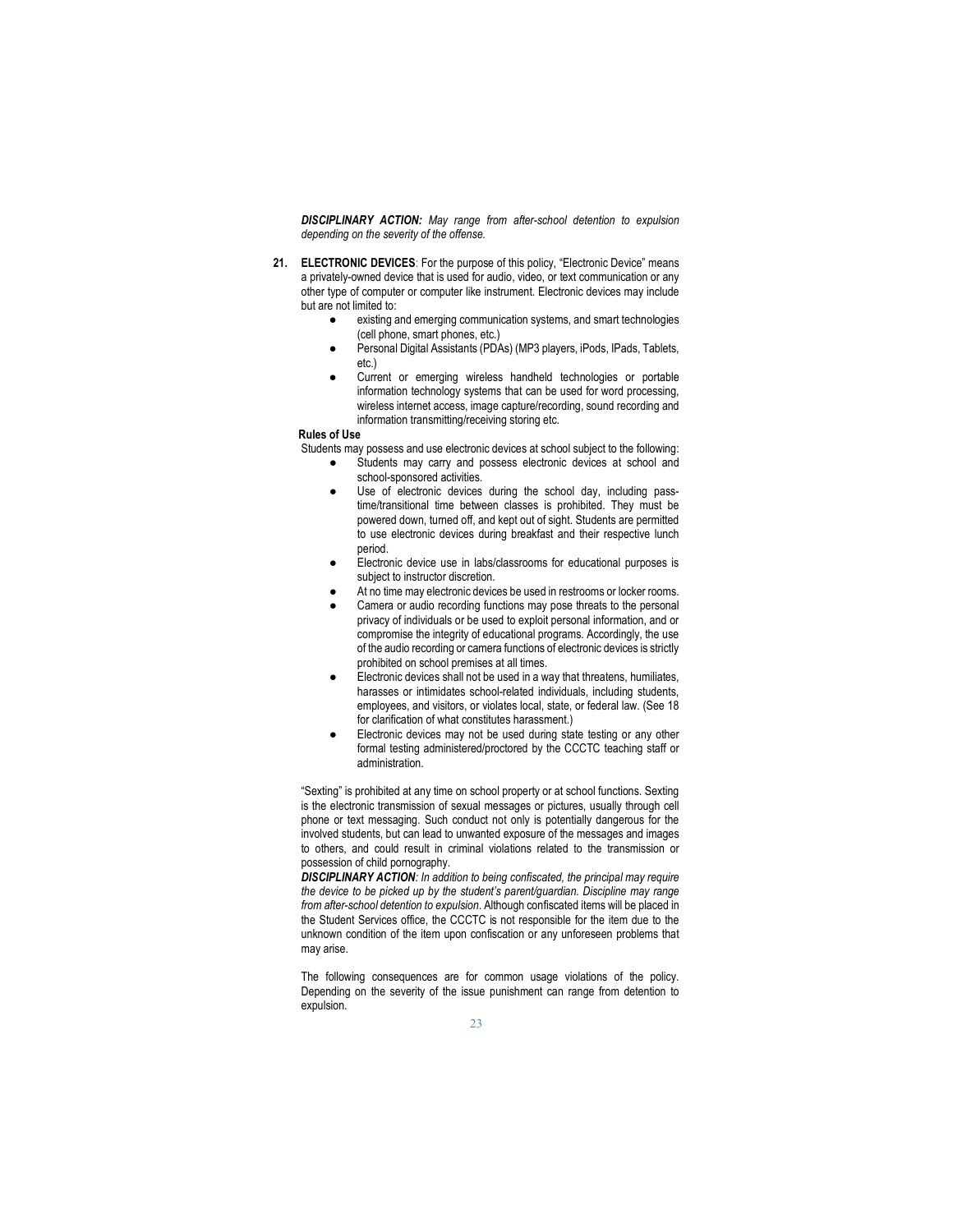1 st Violation – device confiscated, Wednesday detention assigned, device picked up by student after school

2<sup>nd</sup> Violation - device confiscated, Saturday school assigned, parent picks up device after school

3<sup>rd</sup> Violation - device confiscated, student suspended from the CCCTC, parent picks up device.

22. UNAUTHORIZED AREA: A student shall not be in any unauthorized area of the school or school property without written permission for his/her instructor. The list shall include, but not be limited to: Parking lots, bullpen, barn, pavilion or dock area. Students are not permitted to leave class/lab without permission from the instructor. "Walking Out" of class for any reason may result in disciplinary action. This includes the cafeteria at lunch time and any other meetings/activities that take place at the Career Center. No one is permitted in the hallway after 2:00 for any reason. If an early dismissal is scheduled, the Principal will make an announcement accordingly. Students are to be in their scheduled class during their scheduled time.

 Students are not to be in lab during their scheduled academic classes, nor should they be in their academic classes during scheduled lab time. All students must exit the building via the main doors in the cafeteria.

 Students are not permitted to leave class to get breakfast, lunch or to go to the vending machines.

**DISCIPLINARY ACTION:** May range from mediation to expulsion depending on the severity of the offense.

# 23. STUDENT USE OF INTERNET AND ELECTRONIC MAIL:

Also see "Cyberbullying" on page 17

All internet users (students of the CCCTC) are expected to abide by the general rules of computer and network etiquette. Access to the Internet from school district computers is to be for educational purposes only. The Acceptable Use Policy/AUP is signed by each student electronically during the enrollment process at CCCTC. The Acceptable Use Policy acts as the agreement between the student and district during the student's enrollment for both years at the CCCTC. The building administrators reserve the right to immediately terminate the account of any student who misuses the account. The system administrators will deem what is inappropriate and their decision is final. Internet access will be granted to students on the first day of school. The rules and regulations found here and in the Student Acceptable Use Policy are effective starting the first day of school. By authorizing use of the school network systems the school does not relinquish control over materials on the system or contained in files on the system. Users should expect only reasonable, limited privacy in the contents of personal data or files on the school network equipment or systems.

#### Students are not permitted to use the CCCTC network for any of the following activities.

- Use the network for illegal activity, including violation of copyright or other laws. Students shall not violate copyright laws, including those pertaining to the duplication of, or receiving of licensed software.
- Access any inappropriate materials that may be on the Internet. No inappropriate material may be loaded onto school district workstations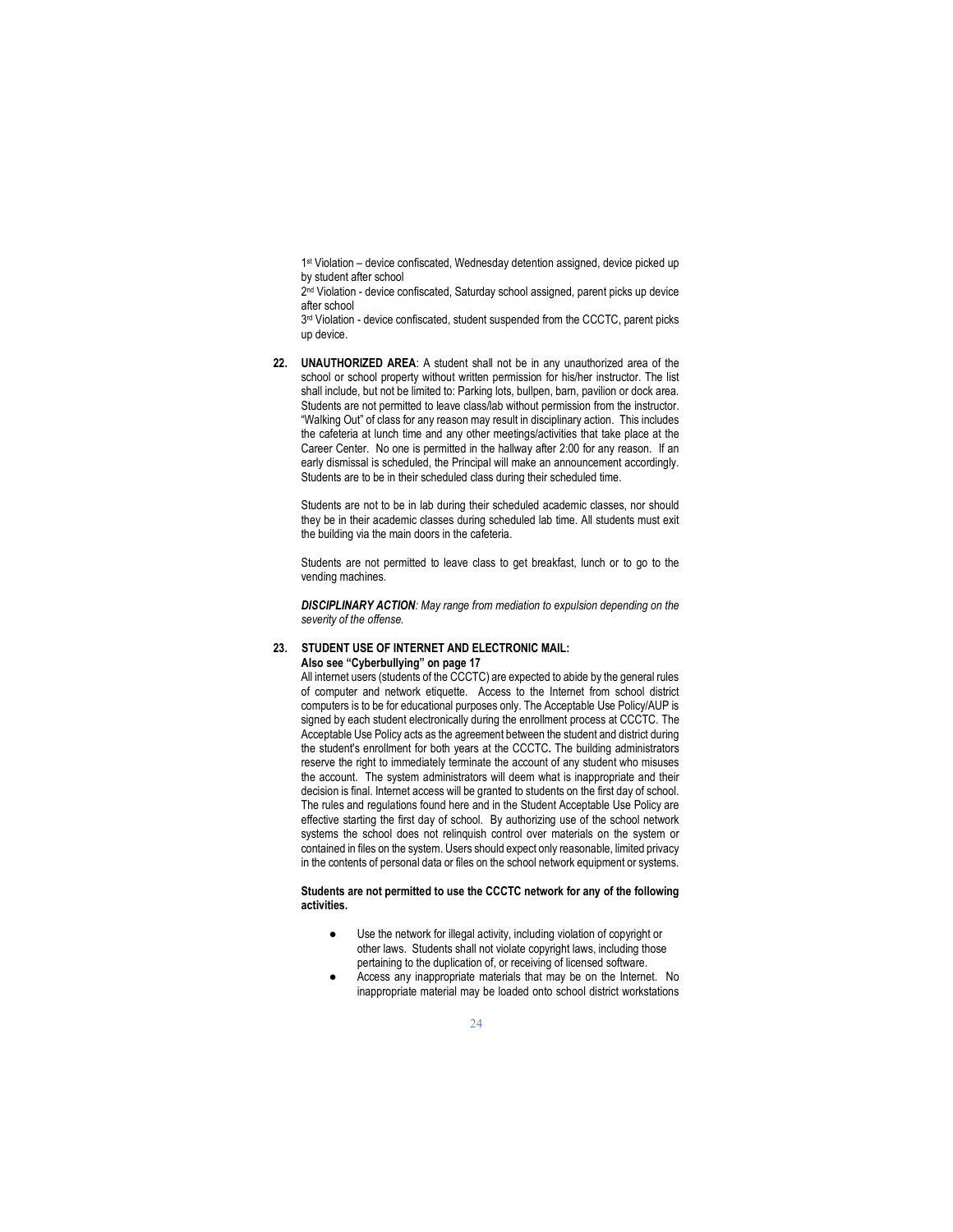or printed from school printers. Students will not send or display potentially offensive messages or pictures, and obscene language.

- Use the network in ways that violate school policies and behavior standards.
- Use of the network for financial or commercial gain.
- Degrade or disrupt equipment or system performance.
- Invade the privacy of other individuals by accessing and/or vandalizing their computerized data.
- Waste technology resources, including bandwidth, file space, and printers. The cost of purposeful physical or electronic damage to telecommunications equipment will be the responsibility of the parent.
- Gain unauthorized access to resources or entities.
- Use an account owned by another user with or without their permission. Further, students shall not use another student's password, nor shall a student trespass in another student files, folders, or work.
- Post personal communications on an electronic bulletin board without the author's consent. Any items produced by a student will not be posted on the Internet without their permission. If permission is granted, items will be considered fair use and available to the public.
- Network storage areas will be treated like school lockers. Network administrators may review files and monitor communications to maintain system integrity and to insure that users are using the system responsibly.
- Students will not engage in any activity which frightens, degrades, or disgraces another person.
- Students shall not download or install software without prior approval of the Technology Director.

**DISCIPLINARY ACTION:** May range from detention to expulsion depending upon the severity of the offense, automatic loss of access to school network resources, and/or possible legal action.

## **MISCELLANEOUS**

### Failure to cooperate during emergency drills may result in disciplinary action.

#### FIRE DRILL

Fire drills insure safety in case of emergency. The following rules should be observed: 1. Always regard the ringing of the fire bell as denoting danger.

- 2. Students must refrain from talking during the drill. Regulations are posted
- in each room. Students should familiarize themselves with the directions and exits.
	- 3. Walk rapidly from the building. DO NOT RUN.
	- 4. The last person to leave the room should close the door and turn out the lights.
- 5. In the event of an alarm during class change, leave the building by the nearest exit and report to any staff member.

#### TORNADO AND CIVIL DEFENSE DRILL

In the event of a storm or emergency, students may be directed to take cover in the areas as posted in the classroom on the Tornado (Drill) Procedure poster. Follow directions of teachers and move into halls If directed, sit on the floor facing the wall, placing hands over neck, elbows on knees, face down.

#### EMERGENCY DRILLS

EVACUATION DRILL: CODE BLUE

CODE BLUE will be announced over the P.A. system or over the bullhorn. All persons in the building will leave the building with the same procedure as a fire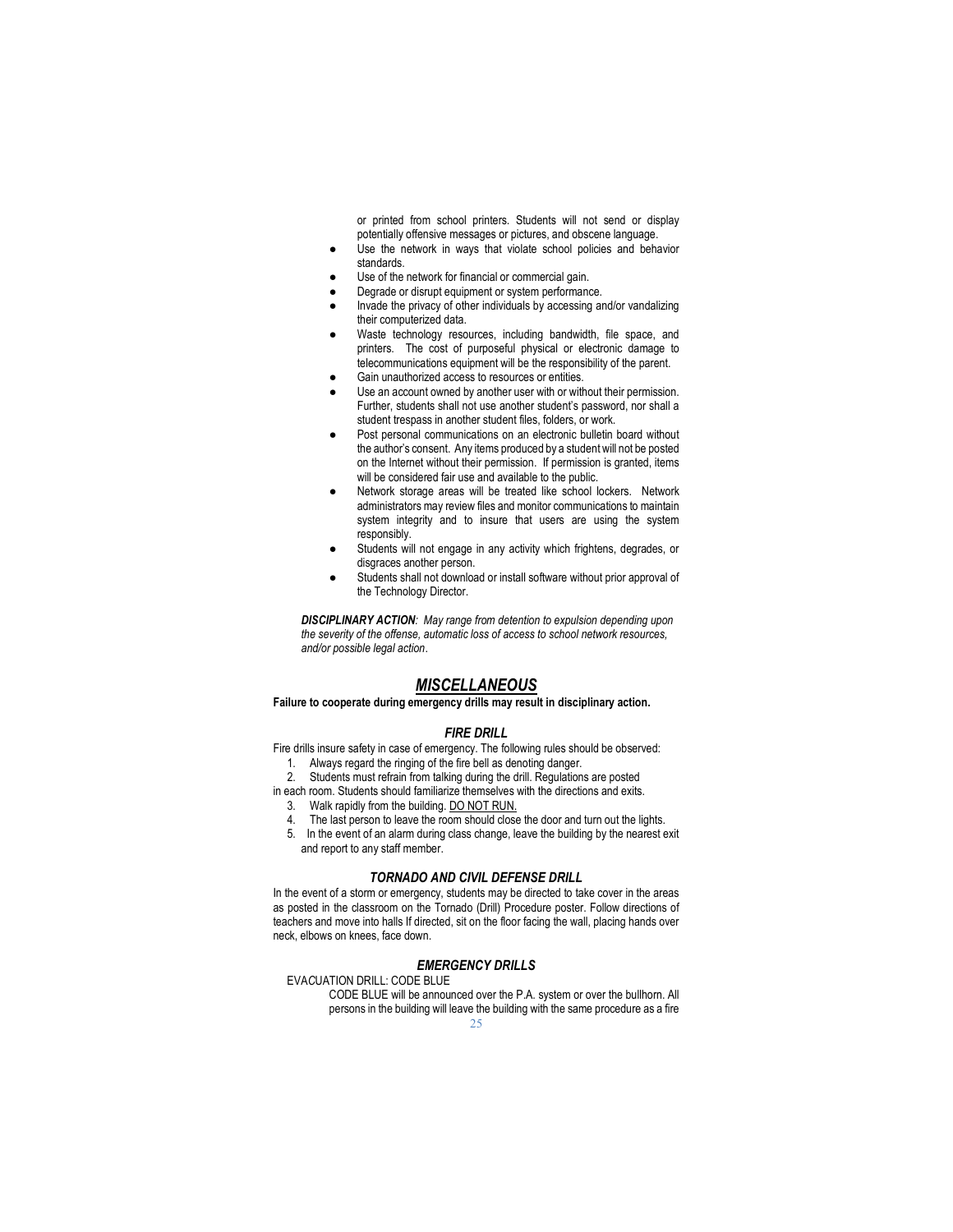drill and then report to assigned numbers at the baseball field below the equine buildings.

### LOCKDOWN DRILL:

CODE 1 LOCKDOWN: Will be announced over the Radio or PA System. The exterior doors and windows are locked and secured and free movement within the school building is permitted. Students are not permitted outside of CCCTC Buildings.

CODE 2 LOCKDOWN: will be announced over the P.A. system. Staff and students will remain in the confines of their assigned room, with doors and windows closed and locked until an "all clear" announcement is given.

CODE 3 LOCKDOWN ACTIVE INTRUDER: will be announced over the P.A. system or emergency radio. Staff and students will move quickly to the safest location based on the scenario at hand and directions given over the P.A. or radio. Administrators will be at checkpoints to assist with all drills. Level 3 can only be released by School Administrators and Police.

#### STUDENT SERVICES

The office of Student Services provides assistance to students in the areas of:

- Financial aid (scholarships)
- Student scheduling
- Testing (Proficiency, OGT, ACT, SAT, PSAT, ASVAB, ITMC, PARCC)
- Social Services (agencies)
- Post-Secondary Opportunities
- Career Development

#### STUDENT SCHEDULE CHANGES

Requests for program changes will be evaluated on the basis of enrollment in the career path and whether it is in the best interest of the student.

#### AFTER SCHOOL HOURS

Students are expected to leave the building at the end of the regular school day and are not permitted to remain after hours unless they are part of an extracurricular or co-curricular activity being held under the supervision of a Columbiana County Career and Technical Center staff member; or have been assigned a discipline as a result of an infraction of the student code of conduct.

#### **MEDICATIONS**

No form of medication (prescribed or otherwise) will be administered during the school day unless parents have followed specific guidelines adopted by the Columbiana County Career and Technical Center Board of Education. Board policy regarding medication may be obtained by contacting the school nurse. Before medication can be administered, a signed form from the physician must be on hand at the school. Whenever possible, students are encouraged to take all medication during hours other than when they are in school. Due to federal guidelines and laws, CCCTC may not be able to administer or permit some medication. Please contact an administrator for additional details.

#### LOCKERS AND PERSONAL PROPERTY

The student will be assigned individual school locker which may not be changed without permission from the high school office. LOCKERS REMAIN THE PROPERTY OF THE SCHOOL, AND ARE SUBJECT TO INSPECTION. (Ohio Revised Code Sec. 3313.20). Administrators may search a student or his/her property (including vehicles, purses,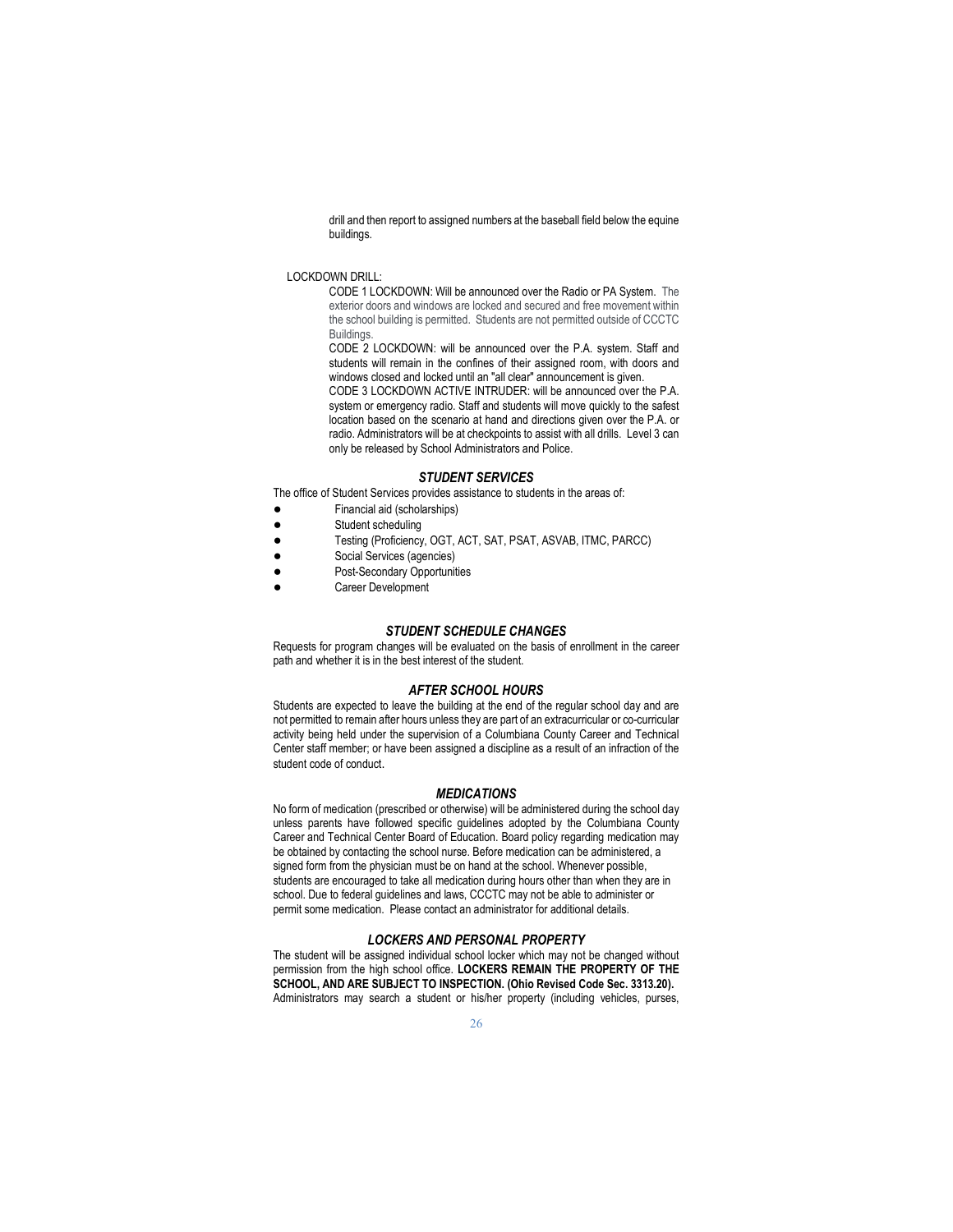knapsacks, gym bags, etc.) with or without the student's consent, whenever they reasonably suspect that a search will lead to the discovery of evidence of a violation of law or school rules.

Students are to use their lockers for storing coats, backpacks, books, etc.

The school cannot be responsible for personal belongings, textbooks, or library books taken from a locker. School insurance does not cover any personal property left at school because the cost is prohibitive. This includes all student projects, tools, uniforms, etc. If anything is stolen, the responsibility rests with the student. DO NOT STORE VALUABLE ITEMS IN YOUR LOCKER.

#### BOOKS

The Board of Education furnishes all students with the necessary textbooks or library books for each course. They ask in return that the books be given good care and

returned to the teacher at the end of the school term or upon withdrawal from school. The student who receives the book agrees to pay a fine or the total amount for a lost or abused book.

#### CAREER AND TECHNICAL STUDENT ORGANIZATIONS

Career and Technical Center student organizations are an integral part of every career and technical program. All students are automatically members of their respective Career and Technical Student Organization. The following is a list of those organizations:

- 1. Future Farmers of America (FFA) 2. Business Professional of America (B.P.A.)
- 
- 3. Skills USA (Skills USA)

#### NATIONAL TECHNICAL HONOR SOCIETY

Students may be elected to the National Technical Honor Society if they maintain all A's and B's in their academic and career tech courses and have a 95% attendance rate at the Columbiana County Career and Technical Center. Students elected must demonstrate leadership and citizenship characteristics that are representative of the organization. Disciplinary infractions will lead to removal from the National Technical Honor Society.

### PARTNER SCHOOL INFORMATION

Partner School Announcements - Announcements received from each partner school are posted on the bulletin boards in the cafeteria. The students are responsible for reading the announcements from their respective schools as individual announcements will not be given.

Partner school Meetings - During the year, administrators from partner schools will meet with students at the Career and Technical Center, to discuss issues relating to partner school activities.

Participating in Partner School Activities - All Career and Technical Center students are encouraged to participate in partner school activities that take place after school. Students involved in athletics will be permitted to participate in certain events that occur during the school year. These situations are:

- 1. The actual match, meets, or game<br>2. Travel to the match, meet, or game
- 2. Travel to the match, meet, or game<br>3. Pep rallies
- Pep rallies

Students will not be dismissed from the Career and Technical Center to participate in a practice. Students involved in dramatic or musical productions will be dismissed from

the Career and Technical Center when actual performances occur during the school day, but will not be dismissed for any rehearsals unless prior approval is given by the Director. Students will not be dismissed from the Career and Technical Center for any partner school event unless the partner school has notified the Career and Technical Center Office of the need for involvement.

Returning to Partner school for Special Events - Each partner school is permitted to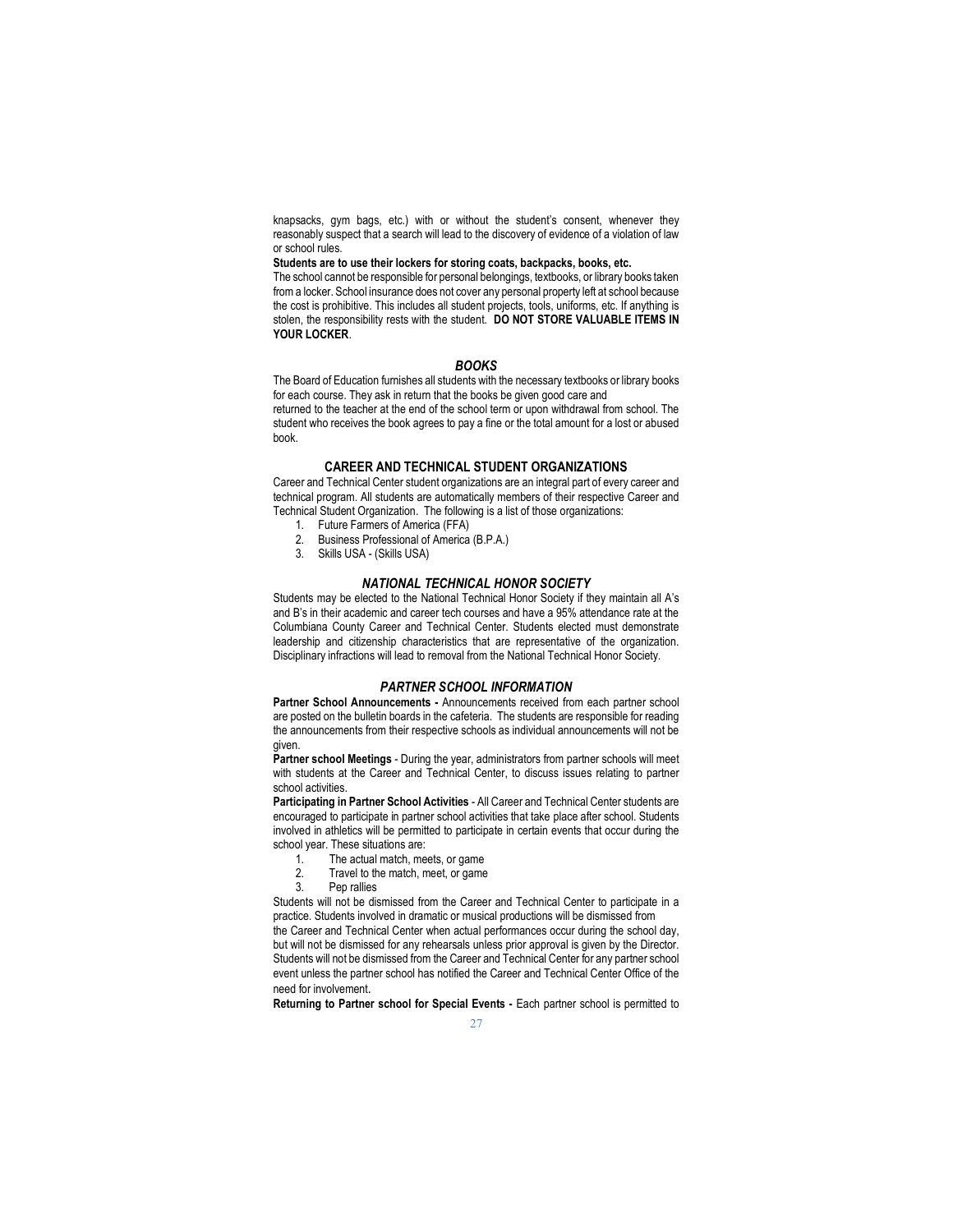have all Career and Technical Center students attend a specified number of events during the year which take place during the school day. Students must sign out with the attendance secretary. Transportation to the partner school event will be provided by the partner school.

#### CAREER AND TECHNICAL CENTER CLOSINGS

Information regarding emergency closings will be communicated in the following ways: WSOM/K1 05 - Salem WELA/WOHI - East Liverpool WKBN – Youngstown CCCTC website – www.ccctc.k12.oh.us CCCTC Social Media Pages

\*In order to inform parents and students of important information regarding school delays and cancellations, we will be utilizing our automated phone messaging system. To be sure that you are notified accordingly, please be sure to inform the school if your telephone number changes.

#### **VISITORS**

Parents are always welcome to meet with administration during school hours. Please contact the specific administrator to set up an appointment. Former students are welcome to meet with instructors AFTER the school day. Visitors wishing to meet with an instructor regarding customer service must have an appointment or they will be given the instructors extension to contact them before returning to discuss the service. All visitors must sign in at the Career & Technical Office immediately upon arrival and enter at the main entrance. All visitors must display a visitor badge at all times. Parents wishing to talk to teachers should make prior arrangements with the teacher or contact the principal to set up a meeting. Students are not permitted to bring friends or relatives to school.

### EIGHTEEN-YEAR-OLD STATUS

In compliance with the Ohio Revised Code, Section 3109.01, the Columbiana County Career and Technical Center has established the following regulations for adult students (18-22):

- Students who reside in our district and are 18 to 22 years of age are not required to pay tuition and they are also not required to attend school. Any student who becomes 22 must pay the tuition rate as established by the Board of Education.
- 2. Students between 18 and 22 have the right to a free public education and may attend the Columbiana County Career and Technical Center if they reside in the district. These students must adhere to all rules and regulations as established by the school regarding attendance, conduct, and classroom work and must sign the 18-year-old contract.
- 3. It is assumed that returning students are coming to school to pursue an education. Therefore, they are expected to have regular attendance, good behavior, and complete passing work in all of their classes.
- 4. The school will not tolerate loitering in the halls, restrooms, on the grounds, or refusing to follow directions of school personnel.
- 5. Failure to follow any of these guidelines may result in expulsion.

#### SCHOOL DANCES AND ACTIVITIES

- 1. School staff has complete authority and total responsibility over all those attending the activity. This includes the building, grounds, and parking area.
- 2. Appropriate school attire will be worn.
- 3. Once entering the building, a student must remain in the building. Upon leaving the building, a student may not return and must leave the school property.
- 4. Displays of affection will not be permitted at the activity, in the halls, or on school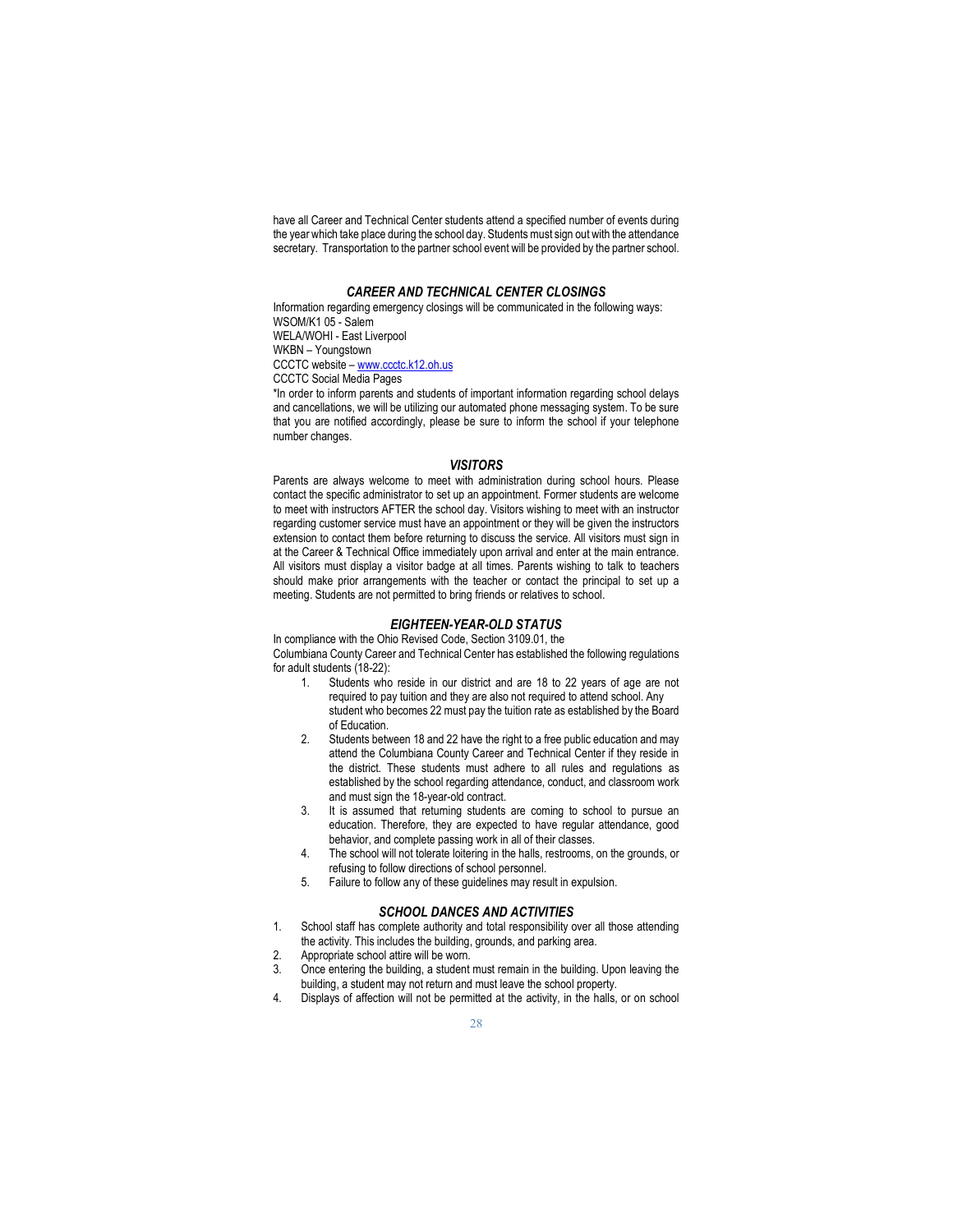property.

- 5. Any student or adult having consumed or having in possession any alcoholic beverages will not be admitted.
- 6. Student smoking is not permitted in the school building or on school grounds.
- 7. Students must stay in the immediate area of the facility opened for the dance or activity. They must not enter other areas of the building.
- 8. Unless otherwise stated, school dances and other school activities are for current Columbiana County Career and Technical Center students only.
- 9. Violations of the above regulations will mean removal from the activity and curtailment of future privileges.

#### COLUMBIANA COUNTY CAREER AND TECHNICAL CENTER NOTICE OF NONDISCRIMINATION AND GRIEVANCE PROCEDURES (INCLUDING TITLE II, TITLE VI, TITLE VII, AND TITLE IX, SECTION 504, AND ADA)

#### Nondiscrimination/Equal Education Opportunity

In compliance with (1) Title VI of the Civil Rights Acts of 1964, (2) title IV of the Education Amendments of 1972, (3) Section 504 of the Rehabilitation Act of 1973, (4) the ORC Vocational Educational Guidelines and the Americans with Disabilities Act, we are notifying all students, parents, employees and general public that the CCCTC has adopted a nondiscrimination policy on the basis of race, color, national origin, sex (including sexual orientation or transgender identity), disability, age (except authorized by law), religion, military status, ancestry, or genetic information (collectively, "Protected Classes"), in its educational classes and provides equal access to the Boy Scouts and other designated youth groups.

#### Complaint Procedure

#### Section I

Any person who that believes that s/he has been discriminated against or denied equal opportunity or access to programs or services may file a complaint, which shall be referred to as a grievance, with the District's Civil Rights Coordinators:

Principal/Special Education<br>9364 State Route 45 9364 State Route 45<br>
Lisbon, OH 44432<br>
Lisbon, OH 44432 Lisbon, OH 44432 Lisbon, OH 44432

Mrs. Sue Allison,<br>Guidance Administrator 330-424-9561 ext. 118

The individual may also, at any time, contact the U.S. Department of Education, Office of Civil Rights,600 Superior Avenue, Room 750, Cleveland, Ohio 44114.

#### Section II

The person who believes s/he has a valid basis for grievance shall discuss the grievance informally and on a verbal basis with the District's Civil Rights Coordinator, who shall in turn investigate the complaint and reply with an answer to the complainant. S/He may initiate formal procedures according to the following steps:

#### Step 1

A written statement of the grievance signed by the complainant shall be submitted to the District's Civil Rights Coordinator within five (5) business days of receipt of answers to the informal complaint. The Coordinator shall further investigate the matters of grievance and reply in writing to the complainant within five (5) business days.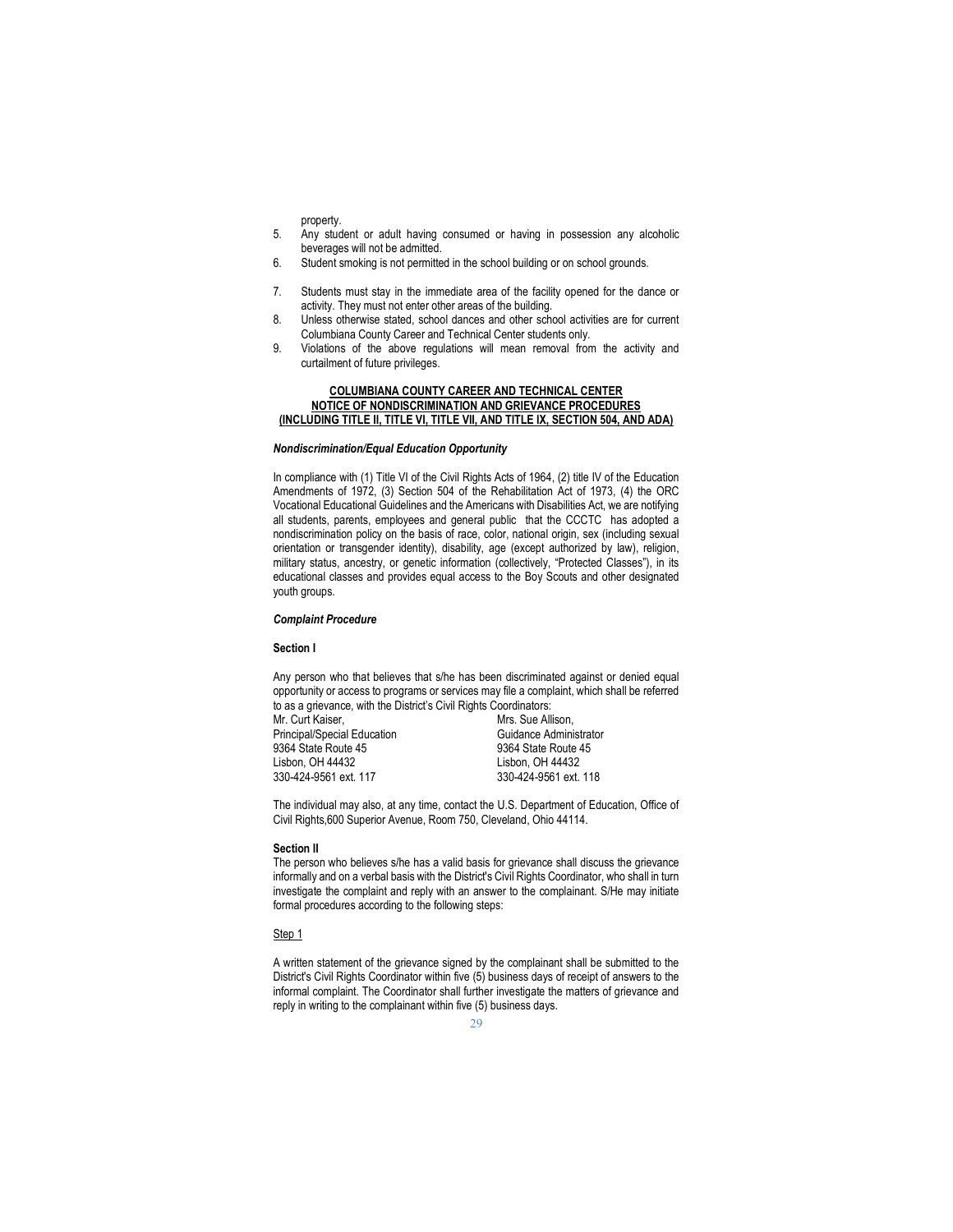#### Step 2

If the complainant wishes to appeal the decision of the District's Civil Rights Coordinator, s/he may submit a signed statement of appeal to the Superintendent of Schools within five (5) business days after receipt of the Coordinator's response. The Superintendent shall meet with all parties involved, formulate a conclusion, and respond in writing to the complainant within ten (10) business days.

#### Step 3

If the complainant remains unsatisfied, s/he may appeal through a signed written statement to the Board of Education within five (5) business days of his/her receipt of the Superintendent's response in step two. In an attempt to resolve the grievance, the Board of Education shall meet with the concerned parties and their representative within twenty (20) days of the receipt of such an appeal. A copy of the Board's disposition of the appeal shall be sent to each concerned party within ten (10) business days of this meeting.

#### Step 4

If at this point the grievance has not been satisfactorily settled, further appeal may be made to the U.S. Department of Education, Office of Civil Rights, 600 Superior Avenue, Room 750, Cleveland, Ohio 44114.

Inquiries concerning the nondiscriminatory policy may be directed to Director, Office for Civil Rights, Department of Education, Washington, D.C. 20201.The District's Coordinator will investigate all complaints in accordance with this procedure. A copy of each of the Acts and the regulations on which this notice is based, may be found in the District Coordinator's office.

#### STUDENT RECORDS

The CCCTC provides access to school records by parents (if the student is under 18) or by the student (if the student is 18 or older). Students or parents also have the opportunity to challenge any portion of the contents of the permanent school record which they deem misleading, inaccurate or inappropriate. The following procedures are set forth to govern the inspection of school records:

Only the following persons will be entitled to a student's permanent records:

- a. The parents or guardians of the student if the student is under 18 years of age. A non-custodial parent shall have the same rights of access to his/her child's records as a custodial parent except where access is limited by an agreement between the parents or by a court order.
- b. The student, if the student is 18 years of age or over, the person desiring to inspect the permanent record must make a request in writing to Student Services.
- c. Within a reasonable period of time, an appointment will be made whereby the person wishing to inspect the records may do so.
- d. A member of the Student Services staff must be present during inspection of the record to interpret or lend insight into the permanent record.
- e. If the person inspecting the record challenges any portion of the permanent record, he or she may request a hearing with the Superintendent or the designated representative